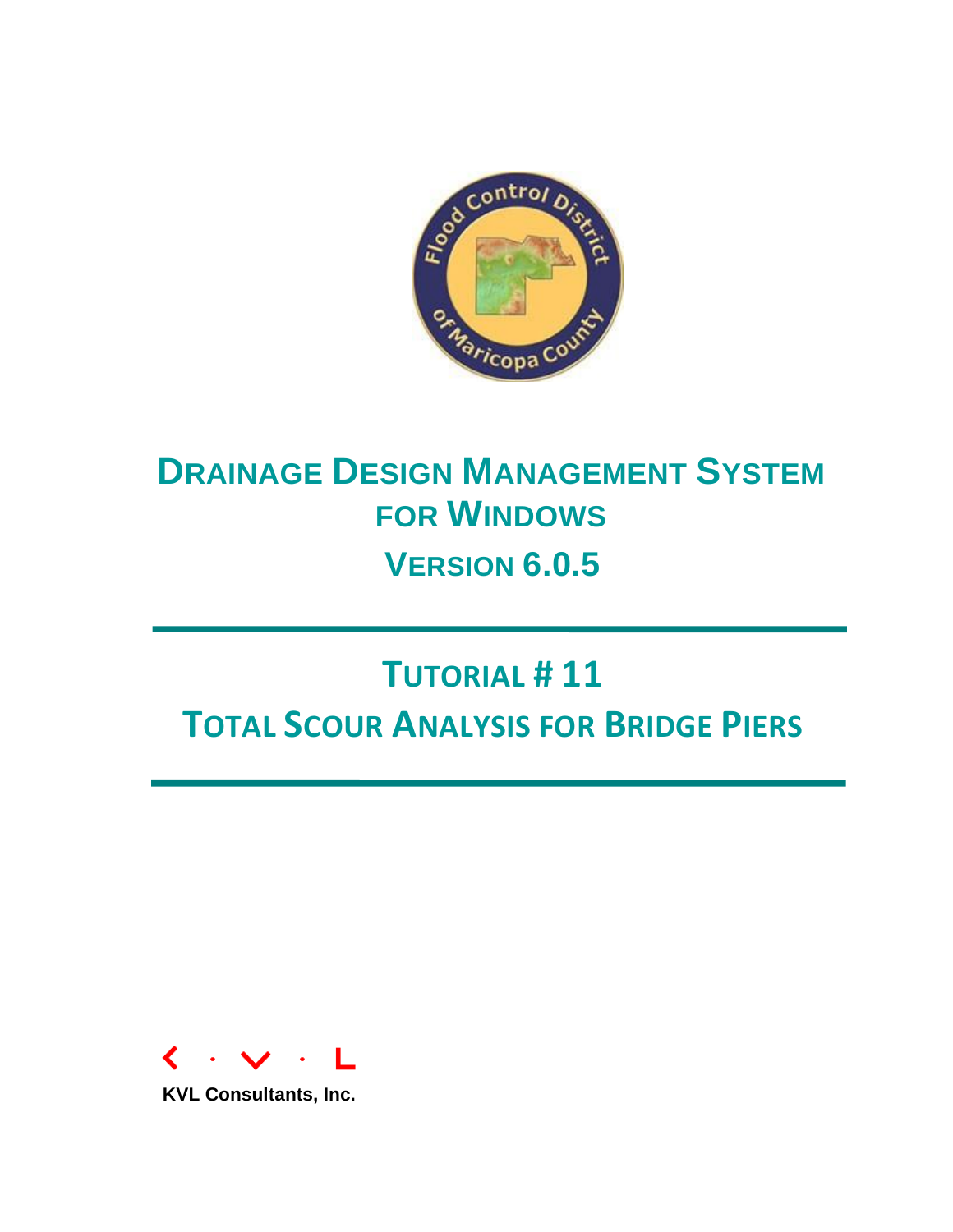### **TABLE OF CONTENTS**

| No. |               | <b>Section</b> | Page |
|-----|---------------|----------------|------|
| 1.0 |               |                |      |
| 2.0 |               |                |      |
|     | 2.1           |                |      |
|     | $2.2^{\circ}$ |                |      |
|     |               | a.             |      |
|     |               | b.             |      |
|     |               | a.             |      |
|     | 2.3           |                |      |

a. [Calculate the Local Scour...........................................................................22](#page-23-0)

b. [Calculate the Low Flow Scour....................................................................23](#page-24-0)

c. [Calculate the Total Scour...........................................................................25](#page-26-0)

2.4 Step 4 - [Report and Document the Results................................................................25](#page-26-1)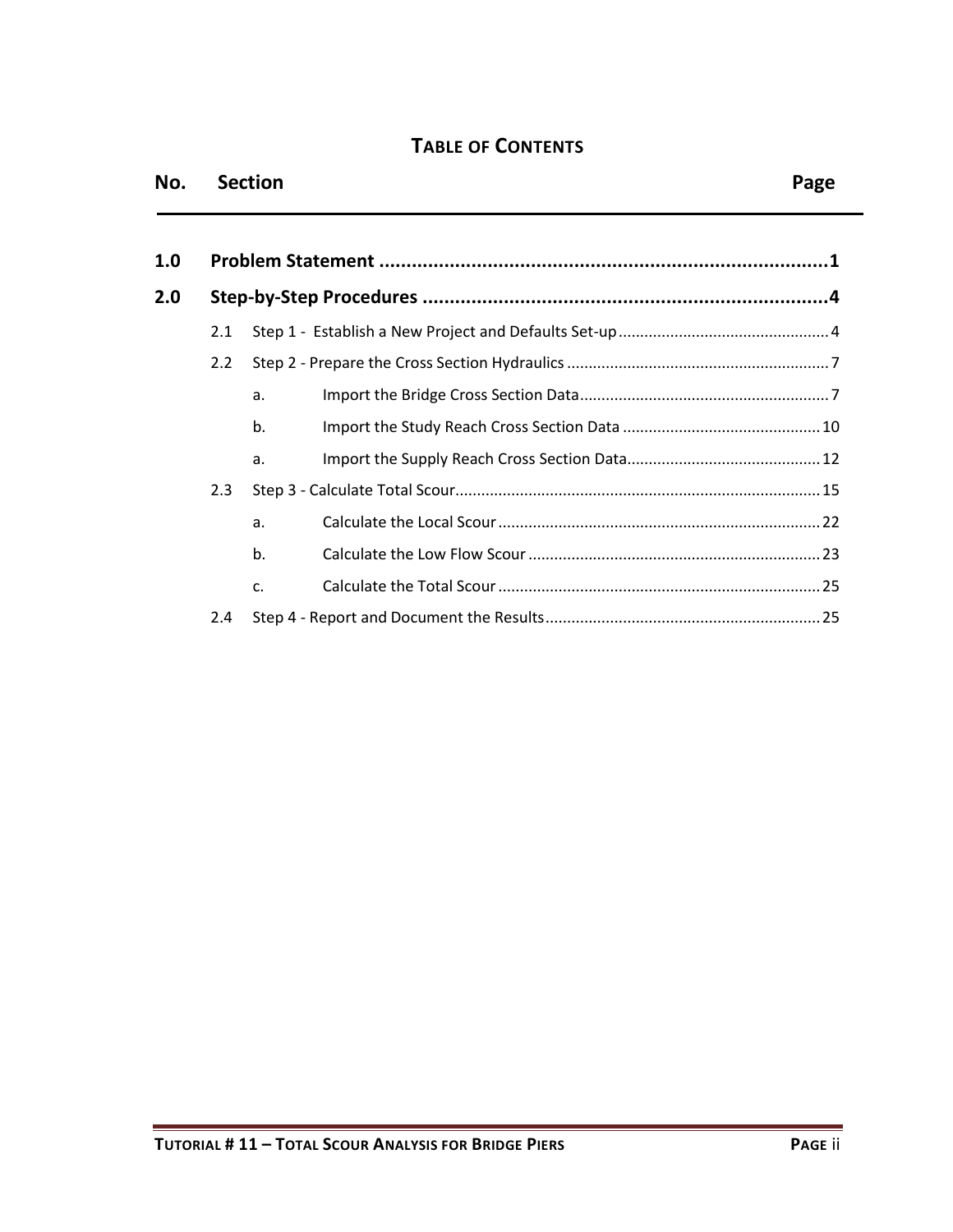# **TOTAL SCOUR ANALYSIS FOR BRIDGE PIERS**

#### **DATE UPDATED: APRIL 20, 2022 TUTORIAL TIME: 40 MINUTES**

# <span id="page-2-0"></span>**1.0 PROBLEM STATEMENT**

To estimate the total scour depth for a bridge pier (use *"Equilibrium Slope for Sediment-Laden Flow"* method for long-term scour, use *"Neil"* method for general scour including a moderate bend, and use the local scour at the piers) with the following given conditions:

#### ❖ The Cross Section "*BRIDGECROSSSECTION*"

- $\triangleright$  Parameters for Hydraulics and Geometry:
	- **Design Flow Rate (cfs):** *3200*
	- **Dominant Flow Rates (cfs):** *800*
	- **Channel Slope** for **Design Flow (ft/ft):** *0.015*
	- **Channel Slope** for **Dominant Flow (ft/ft):** *0.015*
	- **Channel Manning's n** for **Design Flow:** *0.035*
	- **LOB Manning's n** for **Design Flow:** *0.035*
	- **ROB Manning's n** for **Design Flow:** *0.035*
	- **Channel Manning's n** for **Dominant Flow:** *0.030*
	- **LOB Manning's n** for **Dominant Flow:** *0.030*
	- **ROB Manning's n** for **Dominant Flow:** *0.030*
	- **The geometric data (station and elevation) of the cross section:**

| <b>Station (X)</b> | Elevation (Y) | <b>Notes</b>              |
|--------------------|---------------|---------------------------|
| 100                | 100           |                           |
| 106                | 98            |                           |
| 131                | 98            | Left Bank Station         |
| 141                | 95            |                           |
| 166                | 95            |                           |
| 176                | 98            | <b>Right Bank Station</b> |
| 201                | 98            |                           |
| 207                | 100           |                           |

❖ The Cross Section "*STUDYREACHCROSSSECTION"*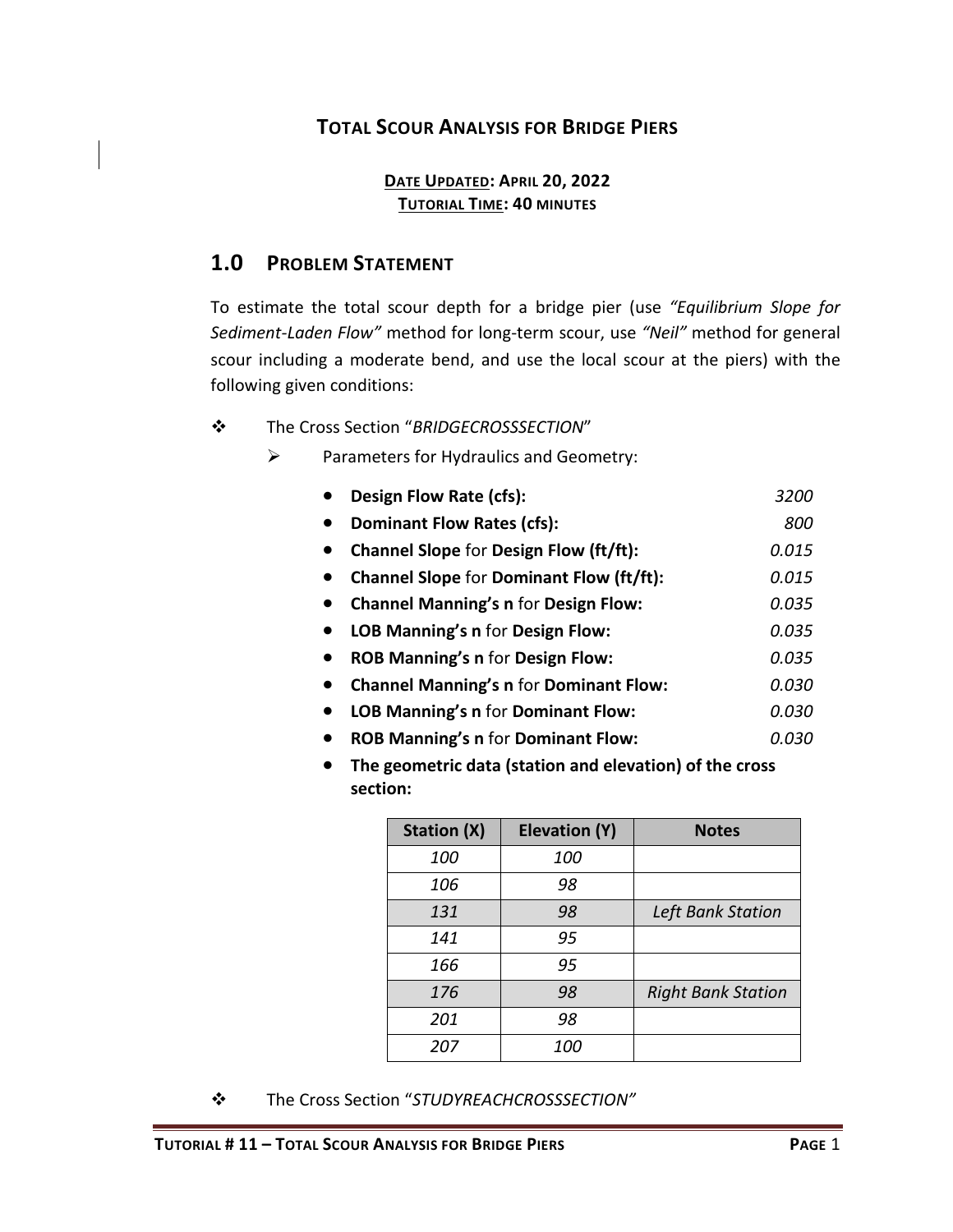# ➢ Parameters for Hydraulics and Geometry:

| Design Flow Rate (cfs):                         | 3200  |
|-------------------------------------------------|-------|
| <b>Dominant Flow Rates (cfs):</b>               | 800   |
| <b>Channel Slope for Design Flow (ft/ft):</b>   | 0.015 |
| <b>Channel Slope for Dominant Flow (ft/ft):</b> | 0.015 |
| <b>Channel Manning's n for Design Flow:</b>     | 0.035 |
| LOB Manning's n for Design Flow:                | 0.035 |
| <b>ROB Manning's n for Design Flow:</b>         | 0.035 |
| <b>Channel Manning's n for Dominant Flow:</b>   | 0.030 |
| <b>LOB Manning's n for Dominant Flow:</b>       | 0.030 |
| <b>ROB Manning's n for Dominant Flow:</b>       | 0.030 |
| Length to Pivot Point (ft):                     | 800   |
|                                                 |       |

• **The geometric data (station and elevation) of the cross section:**

| <b>Station (X)</b> | <b>Elevation (Y)</b> | <b>Notes</b>              |
|--------------------|----------------------|---------------------------|
| 100                | 100                  |                           |
| 106                | 98                   |                           |
| 156                | 98                   | Left Bank Station         |
| 166                | 95                   |                           |
| 191                | 95                   |                           |
| 201                | 98                   | <b>Right Bank Station</b> |
| 251                | 98                   |                           |
| 257                | <i>100</i>           |                           |

❖ The Cross Section "*SUPPLYREACHCROSSSECTION*"

➢ Parameters for Hydraulics and Geometry:

| Design Flow Rate (cfs):                         | 3200         |
|-------------------------------------------------|--------------|
| <b>Dominant Flow Rates (cfs):</b>               | 800          |
| <b>Channel Slope for Design Flow (ft/ft):</b>   | <i>0.010</i> |
| <b>Channel Slope for Dominant Flow (ft/ft):</b> | 0.010        |
| <b>Channel Manning's n for Design Flow:</b>     | 0.035        |
| LOB Manning's n for Design Flow:                | 0.035        |
| ROB Manning's n for Design Flow:                | 0.035        |
| <b>Channel Manning's n for Dominant Flow:</b>   | 0.030        |
| LOB Manning's n for Dominant Flow:              | 0.030        |
| <b>ROB Manning's n for Dominant Flow:</b>       | <i>0.030</i> |
|                                                 |              |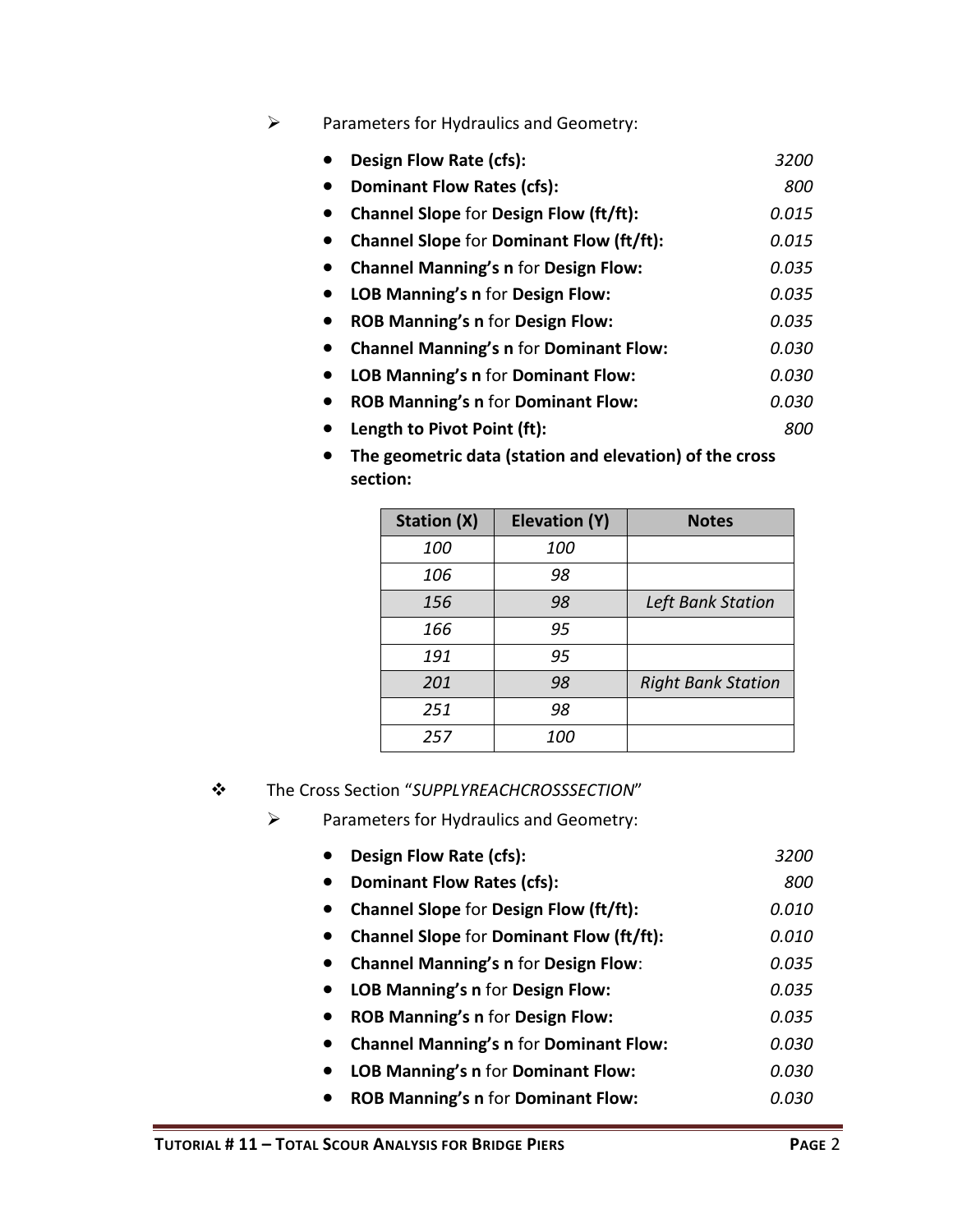| <b>Station (X)</b> | Elevation (Y) | <b>Notes</b>              |
|--------------------|---------------|---------------------------|
| 100                | 100           |                           |
| 106                | 98            |                           |
| 181                | 98            | <b>Left Bank Station</b>  |
| 191                | 95            |                           |
| 216                | 95            |                           |
| 226                | 98            | <b>Right Bank Station</b> |
| 301                | 98            |                           |
| 307                | <i>100</i>    |                           |

• **The geometric data (station and elevation) of the cross section:**

❖ Parameters for the *Long Term Scour* :

|         | D50 (mm) for Study Reach:               | 1.50                 |
|---------|-----------------------------------------|----------------------|
|         | D84 (mm) for Study Reach:               | 10.00                |
|         | D16 (mm) for Study Reach:               | 0.50                 |
|         | D50 (mm) for Supply Reach:<br>$\bullet$ | 1.50                 |
|         | D84 (mm) for Supply Reach:<br>$\bullet$ | 12.00                |
|         | D16 (mm) for Supply Reach:              | 1.00                 |
| ❖       | Parameters for the General Scour:       |                      |
|         | <b>Exponent m:</b>                      | Coarse Gravel (0.85) |
|         | Bend Factor, z:<br>$\bullet$            | Moderate Bend (0.60) |
|         | D50 (mm):<br>$\bullet$                  | 1.50                 |
|         | <b>Bend Angle (Degrees):</b>            | 45.00                |
| ❖       | Parameters for the Low Flow Scour:      |                      |
|         | Low Flow Rate (cfs):                    | 100.00               |
|         | <b>Channel Material</b>                 | <b>Medium Sand</b>   |
| $\cdot$ | Parameters for the Local Scour:         |                      |
|         | Pier Width, a (ft):                     | 2.50                 |
|         | Pier Length, L (ft):<br>$\bullet$       | 60.00                |
|         | <b>Angle of Attack (Degrees):</b>       | 30.00                |
|         | D50 (mm):                               | 1.50                 |
|         | D95 (mm):                               | 20.00                |
|         | <b>Nose Shape Factor, K1:</b>           | 1.0 (Round Nose)     |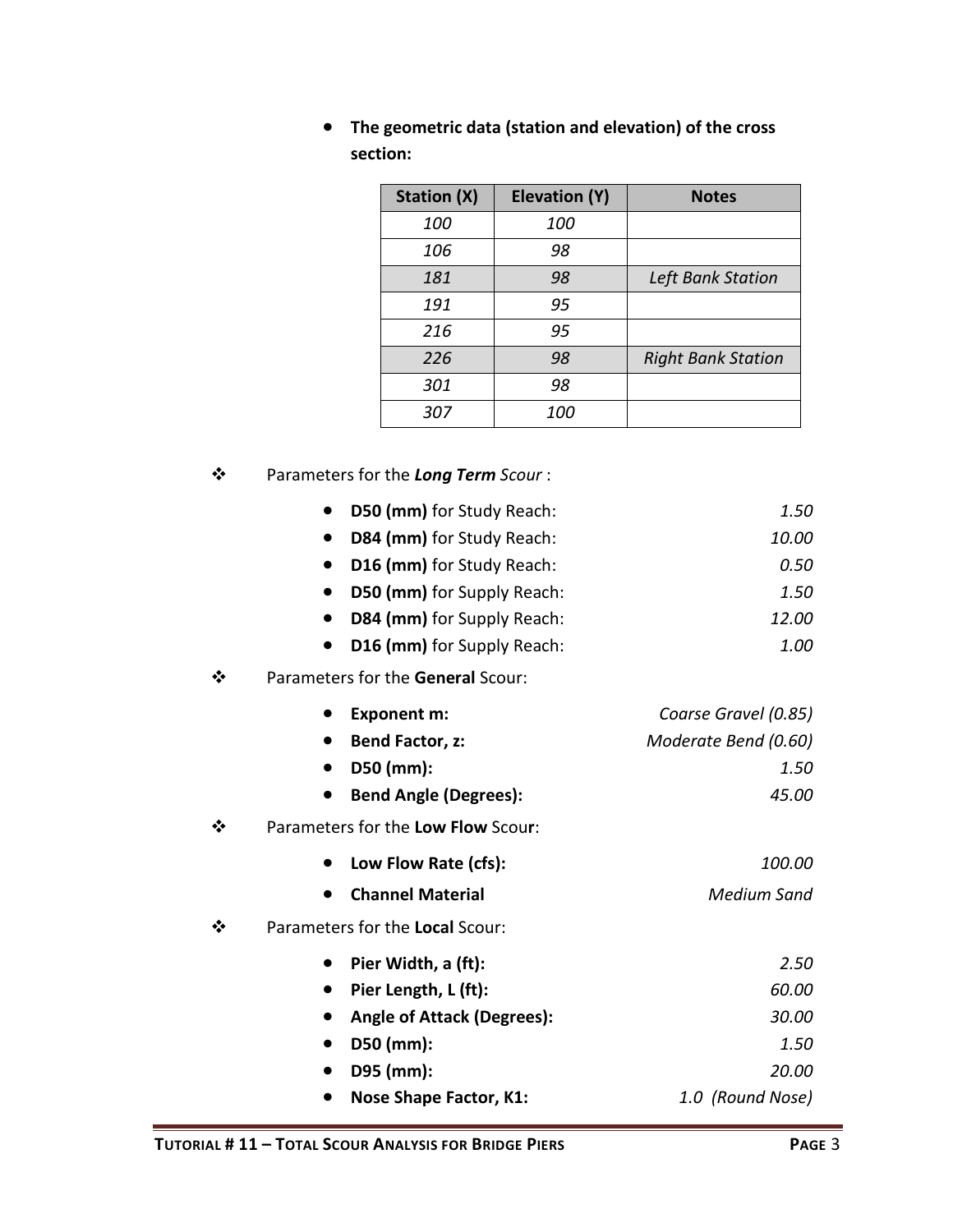- **Bed Condition Factor, K3:** *1.2 (Medium Dune)*
- 

# <span id="page-5-0"></span>**2.0 STEP-BY-STEP PROCEDURES**

- Step 1: Establish a New Project and Defaults Set-up
- Step 2: Prepare the Cross Section Hydraulics
- Step 3: Import Cross Section and Hydraulic Data
- Step 4: Calculate Total Scour at Bridge Piers
	- Step 4.1: Set up Total Scour Basic Data
	- Step 4.2: Calculate the Long Term Scour
	- Step 4.3: Calculate the General Scour
	- Step 4.4: Calculate the Local Scour
	- Step 4.5: Calculate the Low Flow Scour
	- Step 4.6: Calculate the Total Scour
- <span id="page-5-1"></span>Step 5: Report and Document the Results

### **2.1 Step 1 - Establish a New Project and Defaults Set-up**

(a) Click the **DDMSW** icon on the Desktop or Program menu to launch the **DDMSW.** Click the **OK** button to accept the software disclaimer as shown in the following figure.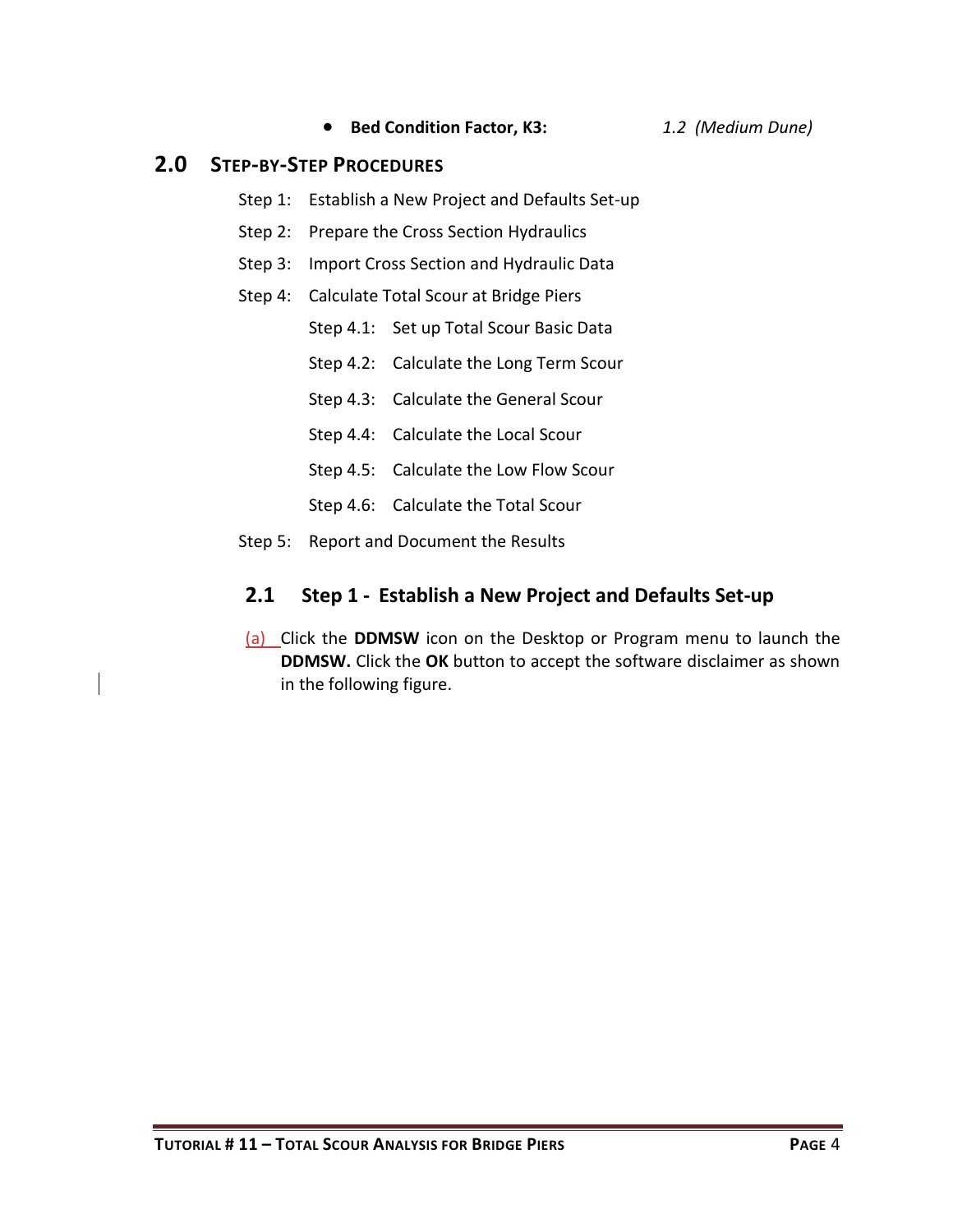| Agreement                                                                                                                                                                                                                                                                                                                                                                                                                                                                                                                                                                                                                                                                         |                                                                        |
|-----------------------------------------------------------------------------------------------------------------------------------------------------------------------------------------------------------------------------------------------------------------------------------------------------------------------------------------------------------------------------------------------------------------------------------------------------------------------------------------------------------------------------------------------------------------------------------------------------------------------------------------------------------------------------------|------------------------------------------------------------------------|
| See Control Disc<br>ormaricopa Cour                                                                                                                                                                                                                                                                                                                                                                                                                                                                                                                                                                                                                                               | <b>Drainage</b><br><b>Design</b><br><b>Management</b><br><b>System</b> |
| This program has been written to aid in the management of drainage design. It is provided as<br>a public service to aid in implementation of the technical information data, and procedures,<br>presented in the Drainage Design Manuals. The user of this information releases, indemnifies<br>and holds free the Flood Control District of Maricopa County and KVL Consultants, Inc. from<br>any and all liabilities, damages, lawsuits and causes of action that result as a consequence of<br>their reliance on and use of the DDMSW computer program and the data supplied with it. The<br>use of this program and the results developed are the responsibility of the user. |                                                                        |
| Many of the default values provided are generic and serve to guide users in their modeling.<br>Users must exercise judgement to evaluate and modify default values based on the specific<br>watershed. An approval for default table values for a specific watershed must be obtained<br>from the appropriate agency                                                                                                                                                                                                                                                                                                                                                              |                                                                        |
| Continuing signifies your acceptance of this disclaimer.                                                                                                                                                                                                                                                                                                                                                                                                                                                                                                                                                                                                                          |                                                                        |
| <b>KVL Consultants, Inc.</b>                                                                                                                                                                                                                                                                                                                                                                                                                                                                                                                                                                                                                                                      | ок<br>Cancel                                                           |

After the **DDMSW** is launched, the **SELECT PROJECT** window is automatically opened as shown in the following figure.

| List                         |        | <b>Details</b>           | Default Table Versions                                                 |
|------------------------------|--------|--------------------------|------------------------------------------------------------------------|
| <b>Group River Mechanics</b> |        | لئو                      |                                                                        |
| <b>Project Group ▲</b>       | ID     | <b>Reference</b>         | Title<br>۸                                                             |
| <b>HEC-1 Model</b>           | 00111  | KVLEXAMPLE6A             | HEC-1 Tutorial - S-Graph Unit Hydrograph                               |
| <b>HEC-1 Model</b>           | 00101  | <b>KVLEXAMPLE9</b>       | <b>HEC-1 Tutorial - Custom Storm Event</b>                             |
| Rational Method              | 00093  | KVLEXAMPLE11             | FCDMC Hydraulics Manual Design Example 4.6                             |
| Rational Method              | 00096  | <b>KVLEXAMPLE3</b>       | Example 3 Rational Method tutorial project                             |
| Rational Method              | 00108  | KVLEXAMPLE3A             | Example 3 Rational Method tutorial project                             |
| Rational Method              | 00099  | KVI FXAMPI F7            | Rational Method Tutorial                                               |
| <b>River Mechanics</b>       | 00057  | <b>ABUTMENT NCHRP1</b>   | Abutment Scour using HEC-18 NCHRP Procedure                            |
| <b>River Mechanics</b>       | 00058  | <b>ABUTMENT NCHRP2</b>   | Abutment Scour using HEC-18 NCHRP Procedure                            |
| <b>River Mechanics</b>       | 00113  | <b>BANKPROTECTION1</b>   | Scour for Bank Protection at a Bend Tutorial                           |
| <b>River Mechanics</b>       | 00085  | <b>BANKPROTECTIONFCD</b> | River Mechanics Example - Bank Protection                              |
| <b>River Mechanics</b>       | 100086 | <b>BRIDGEPIERECD</b>     | River Mechanics Example - Bridge Pier                                  |
| <b>River Mechanics</b>       | 00056  | <b>GUIDEBANK NCHRP</b>   | Guide Bank Scour using HEC-18 NCHRP Procedure                          |
| <b>River Mechanics</b>       | 00055  | <b>GUIDEBANK NCHRP2</b>  | Guide Bank Scour using HEC-18 NCHRP Procedure                          |
| <b>River Mechanics</b>       | 00102  | <b>LATEROSIONEXAMPLE</b> | Lateral Erosion Example                                                |
| <b>River Mechanics</b>       | 00103  | <b>LAUNCHABLERIPRAP</b>  | River Mechanics Example - Launchable RipRap                            |
| <b>River Mechanics</b>       | 00054  | <b>PIER INFLUENCE</b>    | Pier Influence Zone calculation using HEC-18 Procedure<br>$\checkmark$ |
| ∢                            |        |                          | $\rightarrow$                                                          |
|                              |        |                          |                                                                        |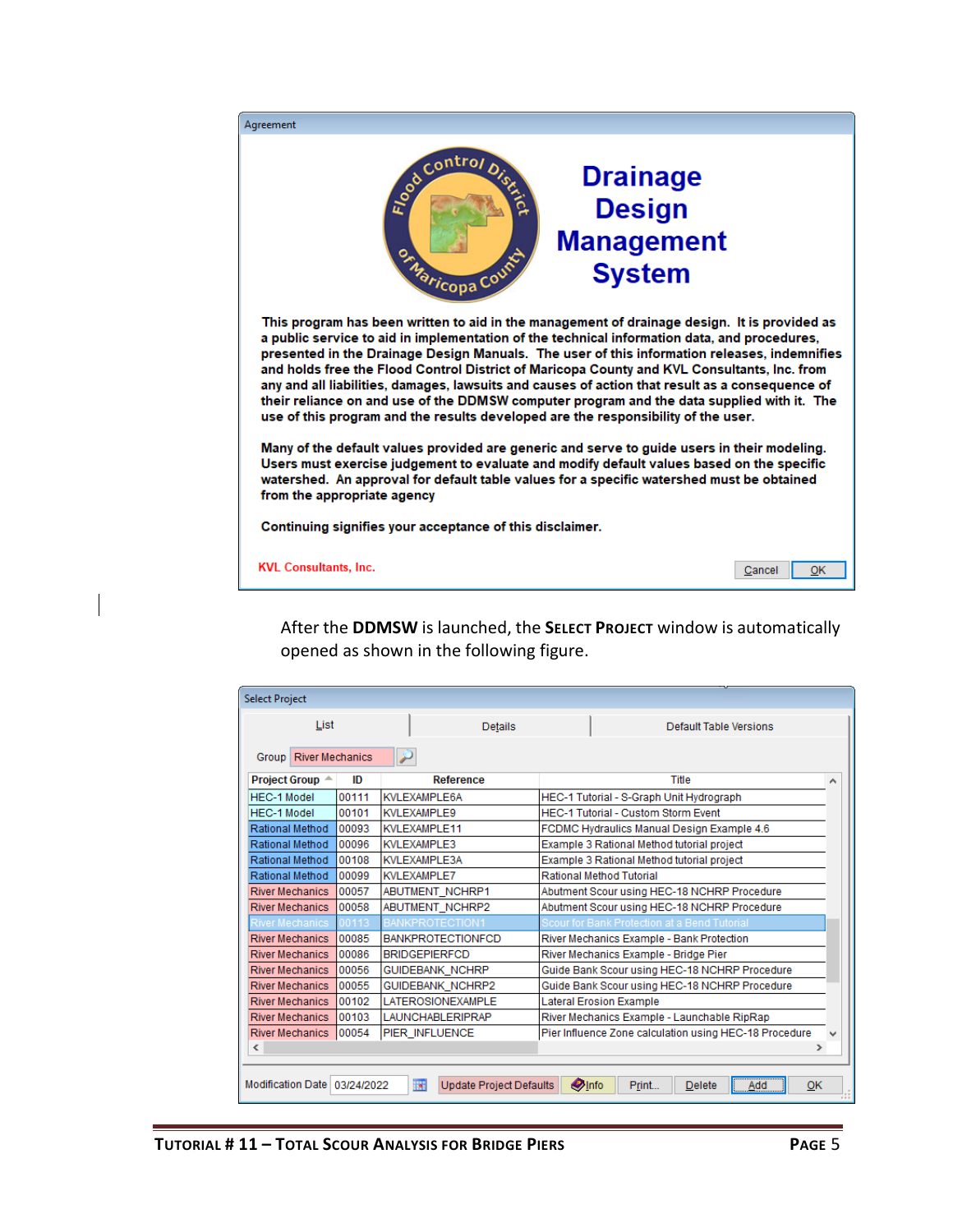- (a)(b) Click the **Add** button on the **SELECT PROJECT** window to start a new project (Or **File** ➔ **New Project** ➔ **Add**).
- (b)(c) Select **River Mechanics** checkbox and click the **OK** button on the **NEW PROJECT OPTIONS** form.
- (c)(d) Type "*BRIDGEPIER1*" into the **Reference** textbox. This is the name of this newly created project. Users can choose any name for the Reference textbox as long as it does not exist in the current **DDMSW** project database.
- (d)(e) Type into the **Title** textbox a brief descriptive title for this project. *(Optional)*
- (e)(f) Type into the **Location** textbox the location of this project. *(Optional)*
- (f)(g) Type into the **Agency** textbox the agency or company name**.**  *(Optional)*
- (g)(h) Check **River Mechanics Only** checkbox for this project.
- $\frac{f(h)}{i}$  Type a detailed description of this project into the comment area under the **Project Reference** frame. *(Optional)*
- $\frac{\text{ii}}{\text{ii}}$ (i) Set the Modification Date using today's date by clicking on the Calendar icon.
- (j)(k) Click the **Save** button to save the entered data.
- (k)(l) Click the **OK** button on the **SELECT PROJECT** window and click the **OK**  button on the pop-up message box. The following figure shows what the window looks like.

| <b>Select Project</b> |                                                       |           |                                                                         |               |                         |                        |    |
|-----------------------|-------------------------------------------------------|-----------|-------------------------------------------------------------------------|---------------|-------------------------|------------------------|----|
|                       | List                                                  |           | Details                                                                 |               |                         | Default Table Versions |    |
|                       | <b>Project Reference</b>                              |           |                                                                         |               | <b>Project Defaults</b> |                        |    |
| Project ID            | 00114                                                 |           | Reference BRIDGEPIER1                                                   |               |                         |                        |    |
|                       | Title   Total Scour for Bridge Pier Tutorial          |           |                                                                         |               |                         | Soils FCDMC            |    |
| Location              | Maricopa County, Arizona                              |           |                                                                         |               | Land Use   FCDMC        |                        |    |
|                       | Agency   Flood Control District of Maricopa County    |           |                                                                         |               |                         |                        |    |
|                       | Hydrology and Hydraulics Only<br>River Mechanics Only |           |                                                                         |               |                         |                        |    |
|                       | DDMSW to calculate total scour for bridge piers.      |           | This tutorial project provides a step-by-step instruction on how to use | ۸             |                         |                        |    |
|                       | Modification Date 03/28/2022                          | <b>IN</b> | <b>Update Project Defaults</b>                                          | <b>O</b> Info | Print<br><b>Delete</b>  | Add                    | OK |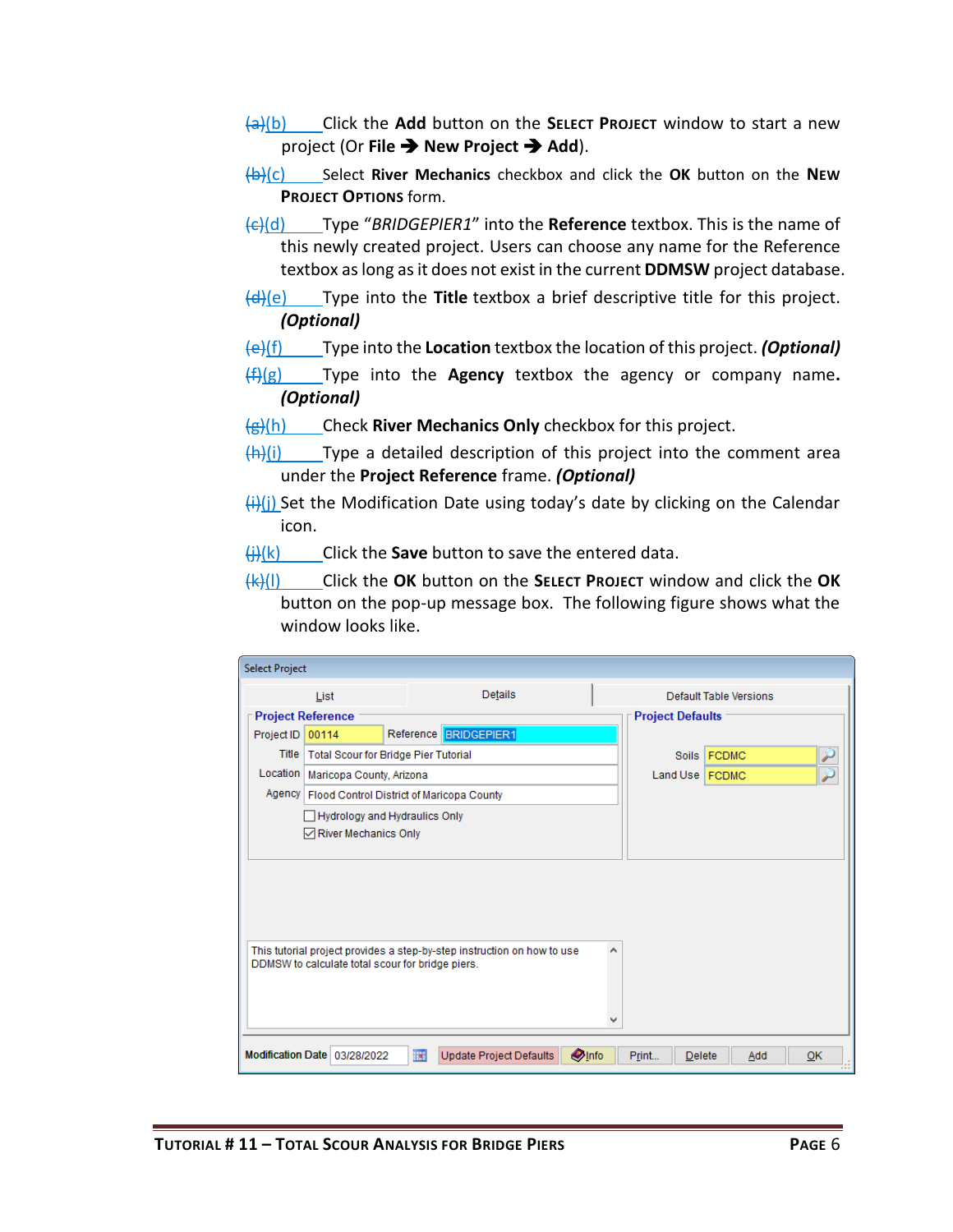**Note:** the **Project ID** "*00114"* in the above figure is the unique database record identifier for the project, which is automatically generated by the program when a new project is created. When users create a new project, the **Project ID** of the new project will not be the same as the **Project ID** shown in the above figure.

# <span id="page-8-0"></span>**2.2 Step 2 - Prepare the Cross Section Hydraulics**

All the three (3) cross section data that will be used for this tutorial will be imported from another project. These cross section data are:

| • Bridge Cross Section Data      | "BRIDGECROSSSECTION"      |
|----------------------------------|---------------------------|
| • Study Reach Cross Section Data | "STUDYREACHROSSSECTION"   |
| Supply Reach Cross Section Data  | "SUPPLYREACHCROSSSECTION" |

#### <span id="page-8-1"></span>**a. Import the Bridge Cross Section Data**

- (a) To import the first cross section data (Bridge Cross Section Data), open the **IMPORT CROSS SECTIONS FROM ANOTHER PROJECT** form (**River Mechanics** ➔ **Import Cross Sections from Another Project**). Use the following data on the form.
	- **Import Project Reference:** *PROJECTXSECTIONS*

- **Option:** *Specific Cross section*
- **Import Cross Section ID:** *BRIDGECROSSSECTION*



(b) Once the specified data have been selected, click the **Import** button. Select **Yes** to proceed, and hit **OK** to close the **IMPORT CROSS SECTION FROM ANOTHER PROJECT** form.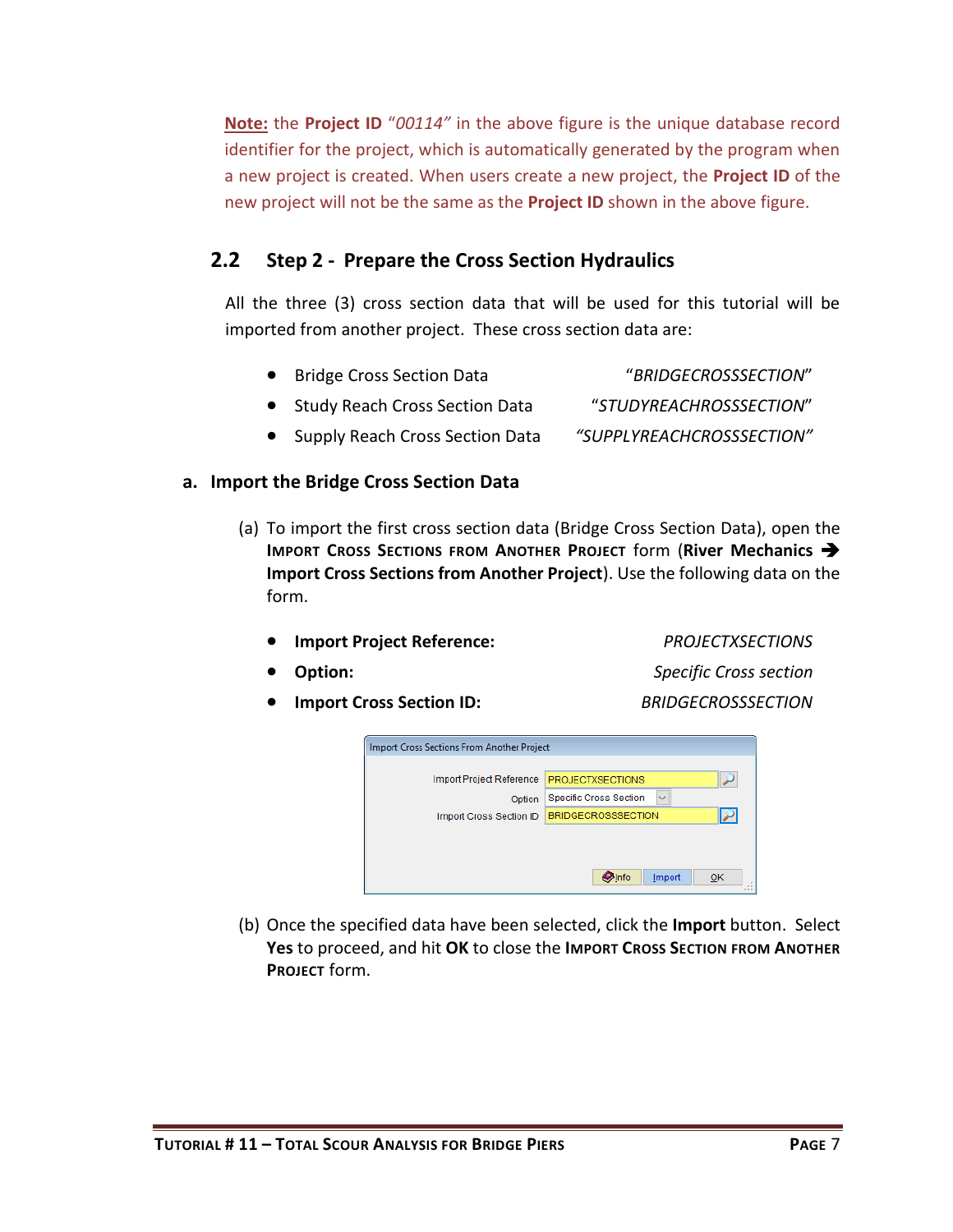

(c) To check if the bridge cross section data has been successfully imported, open the **NATURAL CROSS SECTIONS** form (**River Mechanics** ➔ **Cross Section Geometry**). For the **Cross Section ID**, select *"BRIDGECROSSSECTION"* by clicking the Selector button at the right side of the **ID** textbox.

| Station $\triangle$<br>Elevation<br>$\mathcal{A}_1$<br>Overbank<br>100.00<br>100.00<br>Left<br>131.00<br>102.00<br>106.00<br>98.00<br>go<br>ąов<br>176.00<br>Right<br>101.00<br>131.00<br>98.00<br>141.00<br>95.00<br>100.00 |
|------------------------------------------------------------------------------------------------------------------------------------------------------------------------------------------------------------------------------|
|                                                                                                                                                                                                                              |
|                                                                                                                                                                                                                              |
|                                                                                                                                                                                                                              |
|                                                                                                                                                                                                                              |
|                                                                                                                                                                                                                              |
| 95.00<br>166.00<br>99.00                                                                                                                                                                                                     |
| 176.00<br>98.00<br>98.00                                                                                                                                                                                                     |
| 201.00<br>98.00<br>97.00                                                                                                                                                                                                     |
| 100.00<br>207.00<br>96.00                                                                                                                                                                                                    |
| 95.00                                                                                                                                                                                                                        |
| 94.00                                                                                                                                                                                                                        |
| 93.00                                                                                                                                                                                                                        |
| Graph<br><u>la da basa bas</u><br>92.00 ELLE LILL LILL<br>$\mathcal{A}=\mathcal{A}=\mathcal{A}=\mathcal{A}=\mathcal{A}=\mathcal{A}$<br>1.1.1                                                                                 |
| □ Current Record<br>120 140 160 180<br>80<br>200<br>220 240<br>60<br>100                                                                                                                                                     |
| Lateral Erosion                                                                                                                                                                                                              |
| <b>Cross Section</b><br><b>Adjustments</b>                                                                                                                                                                                   |
| $\overline{\mathcal{P}}$<br>Elevation Adjustment (ft)<br>ID BRIDGECROSSSECTION                                                                                                                                               |
| Delete and Confirm<br>Adjust<br>Station (ft)<br>207.00                                                                                                                                                                       |
| Elevation (ft)<br>Save & Add Record<br>100.00                                                                                                                                                                                |
| v                                                                                                                                                                                                                            |
|                                                                                                                                                                                                                              |
| <b>Olnfo</b><br>QK<br>Overbank<br>Print<br>Delete<br>Add                                                                                                                                                                     |

Compare the geometric data on the **NATURAL CROSS SECTIONS** form against the tabulated data listed below. Make necessary data edits or adjustments on the form, if necessary. Click **OK** to close the form.

| Station (X) | Elevation (Y) | <b>Notes</b>      |
|-------------|---------------|-------------------|
| <i>100</i>  | <i>100</i>    |                   |
| 106         | 98            |                   |
| 131         | 98            | Left Bank Station |
| 141         | 95            |                   |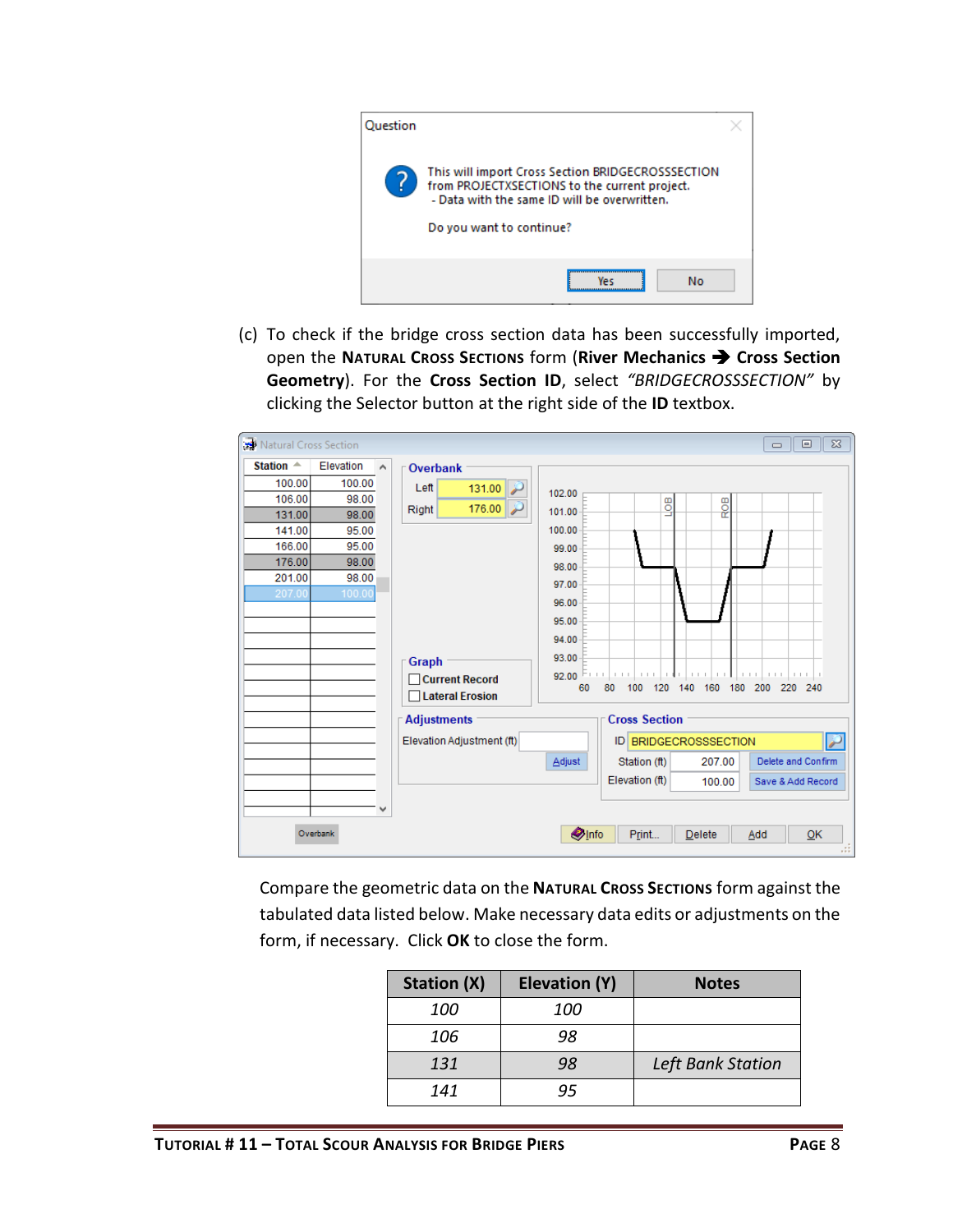| 166 | 95  |                           |
|-----|-----|---------------------------|
| 176 | 98  | <b>Right Bank Station</b> |
| 201 | 98  |                           |
| 207 | 100 |                           |

(d) To check if the imported hydraulic data has all the correct **Flow Rates (cfs)**, **Slopes (ft/ft)**, and **Manning's n (Channel, LOB, and ROB)** data, open the **CROSS SECTION HYDRAULICS** form (**River mechanics** ➔ **Cross Section Hydraulics**). Make sure that the **Cross Section ID** is set to *"BRIDGECROSSSECTION"* and compare the data on the form and the following data:

| <b>Cross Section ID:</b>                      | <b>BRIDGECROSSSECTION</b> |
|-----------------------------------------------|---------------------------|
| Design Flow Rate (cfs):                       | <i>3200</i>               |
| <b>Dominant Flow Rate (cfs):</b>              | 800                       |
| Design Slope (ft/ft):                         | 0.015                     |
| Dominant Slope (ft/ft):                       | 0.015                     |
| Design Manning's n (Channel, LOB, and ROB):   | 0.035                     |
| Dominant Manning's n (Channel, LOB, and ROB): | 0.030                     |

| River Mechanics - Cross Section Hydraulics |                             |                                         |                        | <u>a 19</u>       | $\ x\ $ |
|--------------------------------------------|-----------------------------|-----------------------------------------|------------------------|-------------------|---------|
| <b>Section ID</b>                          | <b>Entire Cross Section</b> |                                         |                        |                   |         |
| <b>BRIDGECROSSSECTION</b>                  |                             | $\checkmark$<br>Source   Calculate Data | $\triangledown$ Design | <b>⊘</b> Dominant |         |
|                                            | Total Scour                 | Flow Rate (cfs)                         | 3200                   | 800               |         |
| Cross Section ID A<br>А                    |                             | Slope (ft/ft)                           | 0.015000               | 0.015000          |         |
| <b>BRIDGECROSSSECTION</b>                  |                             | Manning's n Channel                     | 0.035                  | 0.030             | Man's n |
|                                            |                             | Manning's n LOB                         | 0.035                  | 0.030             |         |
|                                            |                             | Manning's n ROB                         | 0.035                  | 0.030             |         |
|                                            |                             | Flow Area (sq ft)                       | 287.18                 | 83.81             |         |
|                                            |                             | Wetted Perimeter (ft)                   | 107.35                 | 42.48             |         |
|                                            |                             | Average Width (ft)                      | 59.66                  | 33.37             |         |
|                                            |                             | Top Width (ft)                          | 105.88                 | 41.74             |         |
|                                            |                             | Hydraulic Depth (ft)                    | 2.71                   | 2.01              |         |
|                                            |                             | Normal or Max Depth (ft)                | 4.81                   | 2.51              |         |
| $\rightarrow$<br>≺                         |                             | Total Cross Section Velocity (ft/sec)   | 11.14                  | 9.55              |         |
| ٨                                          |                             |                                         |                        |                   |         |
|                                            |                             |                                         |                        |                   |         |
|                                            |                             |                                         |                        |                   |         |
| v                                          |                             |                                         |                        |                   |         |
| <b>O</b> Info<br>Print<br>Copy             | <b>Delete</b>               | Add<br>Graph                            | X Section<br>Detail    | Update            | QK      |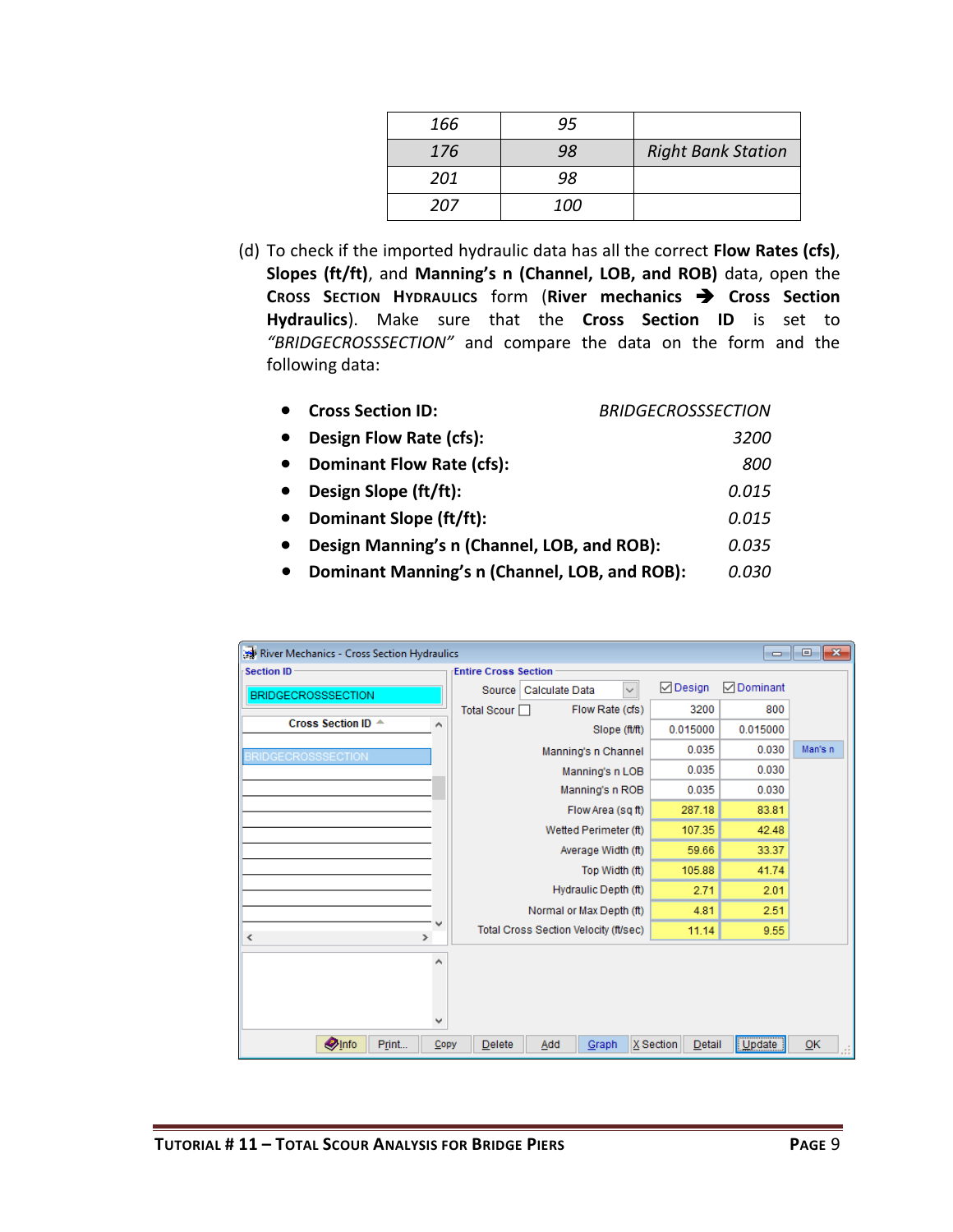- (e) If everything checks out, click the **Update** button to update the hydraulic analysisresults. If not, edit the data to match the above figure. On the **SELECT OPTION** form, select *"This Record"* and click **OK**. Hit **Yes** to continue.
- (f) Click **OK** to close the **RIVER MECHANICS – CROSS SECTION HYDRAULICS** form.

#### <span id="page-11-0"></span>**b. Import the Study Reach Cross Section Data**

- (a) To import the second cross section data (Study Reach Cross Section Data), open the **IMPORT CROSS SECTIONS FROM ANOTHER PROJECT** form (**River Mechanics** ➔ **Import Cross Sections from Another Project**). Use the following data on the form.
	- **Import Project Reference:** *PROJECTXSECTIONS*

• **Option:** *Specific Cross section*

• **Import Cross Section ID:** *STUDYREACHCROSSSECTION*

| <b>PROJECTXSECTIONS</b><br><b>Specific Cross Section</b>      | $\checkmark$ |    |  |  |  |
|---------------------------------------------------------------|--------------|----|--|--|--|
|                                                               |              |    |  |  |  |
|                                                               |              |    |  |  |  |
| <b>STUDYREACHCROSSSECTION</b><br>÷<br>Import Cross Section ID |              |    |  |  |  |
|                                                               |              |    |  |  |  |
|                                                               |              |    |  |  |  |
| <b>O</b> lnfo                                                 | Import       | OK |  |  |  |
|                                                               |              |    |  |  |  |

(b) Once the specified data have been selected, click the **Import** button. Select **Yes** to continue and hit **OK** to close the **IMPORT CROSS SECTION FROM ANOTHER PROJECT** form.



(c) To check if the study reach cross section data has been successfully imported, open the **NATURAL CROSS SECTIONS** form (**River Mechanics** ➔ **Cross Section Geometry**). For the **Cross Section ID**, select *"STUDYREACHROSSSECTION"* by clicking the Selector button at the right side of the **ID** textbox.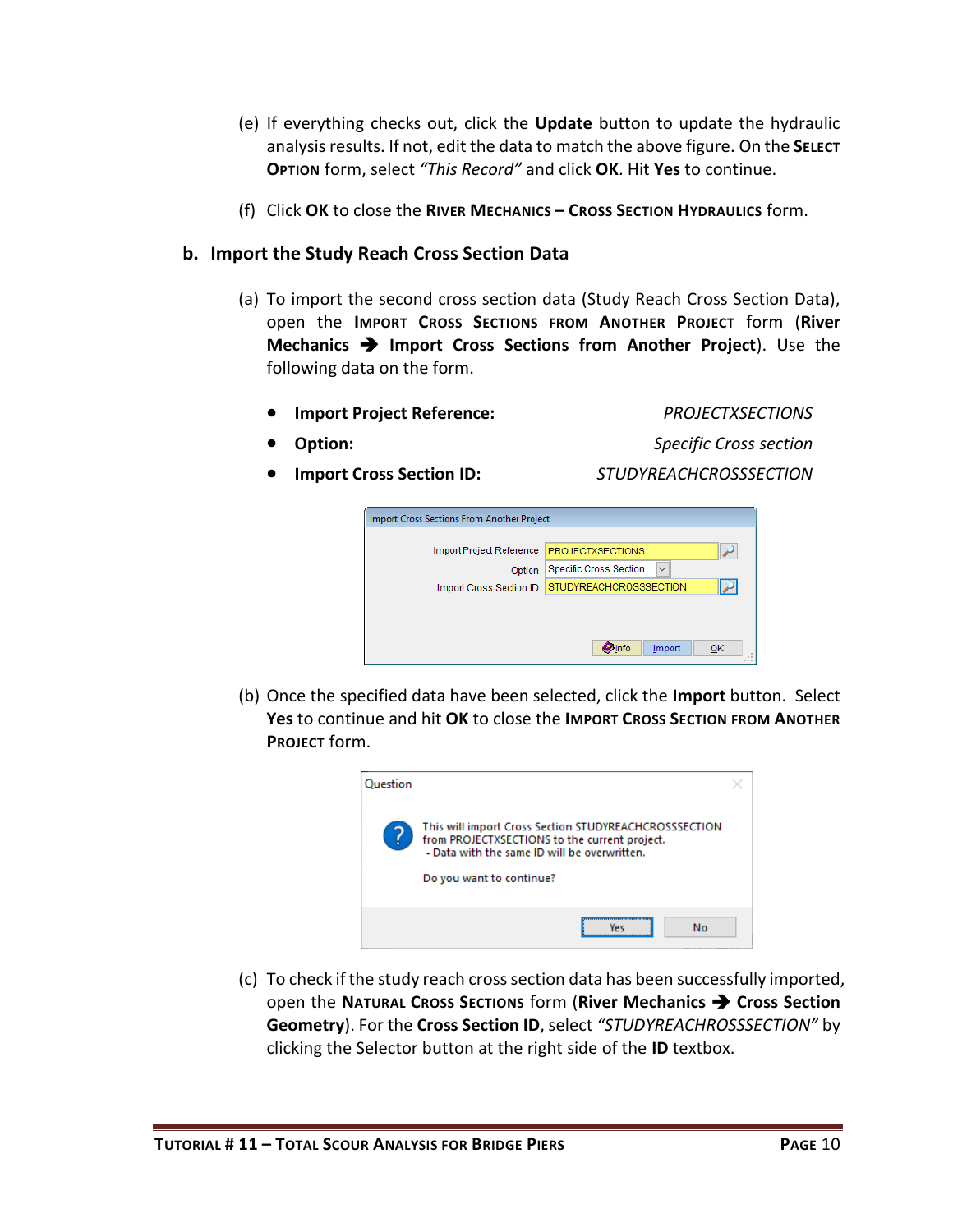| Natural Cross Section                                                                                                                                                                           |                                                                                                                                                                                         |                                                                                                                                                                                                                  |                                                                                                            | $\begin{array}{c c c c c c} \hline \multicolumn{3}{c }{\mathbf{C}} & \multicolumn{3}{c }{\mathbf{S}} & \multicolumn{3}{c }{\mathbf{S}} & \multicolumn{3}{c }{\mathbf{S}} & \multicolumn{3}{c }{\mathbf{S}} & \multicolumn{3}{c }{\mathbf{S}} & \multicolumn{3}{c }{\mathbf{S}} & \multicolumn{3}{c }{\mathbf{S}} & \multicolumn{3}{c }{\mathbf{S}} & \multicolumn{3}{c }{\mathbf{S}} & \multicolumn{3}{c }{\mathbf{S}} & \multicolumn{3}{c }{\mathbf$ |
|-------------------------------------------------------------------------------------------------------------------------------------------------------------------------------------------------|-----------------------------------------------------------------------------------------------------------------------------------------------------------------------------------------|------------------------------------------------------------------------------------------------------------------------------------------------------------------------------------------------------------------|------------------------------------------------------------------------------------------------------------|-------------------------------------------------------------------------------------------------------------------------------------------------------------------------------------------------------------------------------------------------------------------------------------------------------------------------------------------------------------------------------------------------------------------------------------------------------|
| Station $\triangle$<br>Elevation<br>A<br>100.00<br>100.00<br>106.00<br>98.00<br>98.00<br>156.00<br>166.00<br>95.00<br>191.00<br>95.00<br>201.00<br>98.00<br>251.00<br>98.00<br>100.00<br>257.00 | <b>Overbank</b><br>Left<br>156.00<br>$\rightarrow$<br>201.00<br>Right<br><b>Graph</b><br><b>○ Current Record</b><br>□Lateral Erosion<br><b>Adjustments</b><br>Elevation Adjustment (ft) | 102.00<br>101.00<br>100.00<br>99.00<br>98.00<br>97.00<br>96.00<br>95.00<br>94.00<br>93.00<br>92.00 Embredon britan de la charactería de la c<br><b>Cross Section</b><br>Adjust<br>Station (ft)<br>Elevation (ft) | 8<br>ROB<br>60 80 100 120 140 160 180 200 220 240 260 280<br>ID STUDYREACHCROSSSECTION<br>257.00<br>100.00 | $\overline{\mathcal{L}}$<br>Delete and Confirm<br>Save & Add Record                                                                                                                                                                                                                                                                                                                                                                                   |
| Overbank                                                                                                                                                                                        |                                                                                                                                                                                         | <b>Olnfo</b><br>Print                                                                                                                                                                                            | <b>Delete</b>                                                                                              | Add<br>QK<br>ú.                                                                                                                                                                                                                                                                                                                                                                                                                                       |

Compare the geometric data on the **NATURAL CROSS SECTIONS** form against the tabulated data listed below. Make necessary data edits or adjustments on the form, if necessary. Click **OK** to close the form.

| <b>Station (X)</b> | Elevation (Y) | <b>Notes</b>              |
|--------------------|---------------|---------------------------|
| 100                | 100           |                           |
| 106                | 98            |                           |
| 156                | 98            | <b>Left Bank Station</b>  |
| 166                | 95            |                           |
| 191                | 95            |                           |
| 201                | 98            | <b>Right Bank Station</b> |
| 251                | 98            |                           |
| 257                | <i>100</i>    |                           |

- (d) To check if the imported hydraulic data has all the correct **Flow Rates (cfs)**, **Slopes (ft/ft)**, and **Manning's n (Channel, LOB, and ROB)** data, open the **CROSS SECTION HYDRAULICS** form (**River mechanics** ➔ **Cross Section Hydraulics**). Make sure that the **Cross Section ID** is set to *"STUDYREACHCROSSSECTION"* and compare the data on the form and the following data:
	- **Cross Section ID:** *STUDYREACHCROSSSECTION*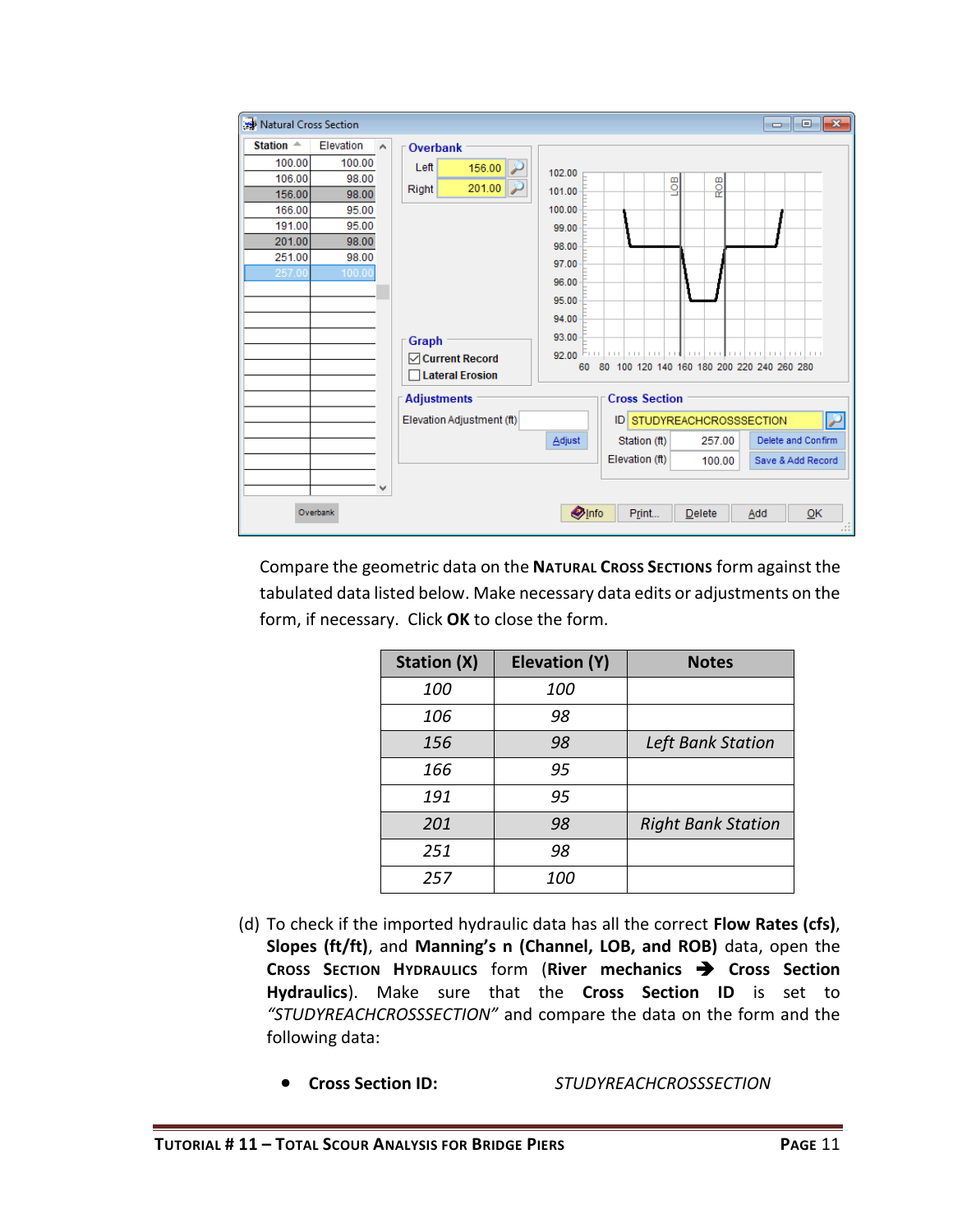- **Design Flow Rate (cfs):** *3200* • **Dominant Flow Rate (cfs):** *800* • **Design Slope (ft/ft):** *0.015* • **Dominant Slope (ft/ft):** *0.015* • **Design Manning's n (Channel, LOB, and ROB):** *0.035* • **Dominant Manning's n (Channel, LOB, and ROB):** *0.030*
- $\boxed{9}$ River Mechanics - Cross Section Hydraulics  $=$ **Section ID Entire Cross Section ⊡** Design **⊘** Dominant Source Calculate Data  $\overline{\mathbf{v}}$ **STUDYREACHCROSSSECTION** Total Scour O Flow Rate (cfs) 3200 800 Cross Section ID  $\lambda$ 0.015000 0.015000 Slope (ft/ft) Man's n Manning's n Channel 0.035 0.030 **BRIDGECROSSSECTION** 0.035 0.030 **STUDYREACHCROSSSECTION** Manning's n LOB 0.035 0.030 Manning's n ROB Flow Area (sq ft) 328.86 83.81 155.35 42.48 Wetted Perimeter (ft) Average Width (ft) 73.12 33.37 Top Width (ft) 153.98 41.74 Hydraulic Depth (ft)  $2.14$  $2.01$ Normal or Max Depth (ft) 4.50 2.51 Total Cross Section Velocity (ft/sec) 9.73 9.55  $\mathbf{r}$  $\overline{\left(}$  $\Delta$  $\checkmark$ **O**Info Print...  $\mathbf{\underline{C}}$ opy  $Delete$ Add  $G$ raph  $X$  Section Update  $QK$ Detail
- (e) If everything checks out, click the **Update** button to update the hydraulic analysis results. If not, edit the data to match the above figure. On the **SELECT OPTION** form, select *"This Record"* and click **OK**. Hit **Yes** to continue.

| <b>Select Option</b>                                | <b>Update Cross Section Hydraulics</b>                                                                                                                                                                                                                                                                                                         |
|-----------------------------------------------------|------------------------------------------------------------------------------------------------------------------------------------------------------------------------------------------------------------------------------------------------------------------------------------------------------------------------------------------------|
| Option<br>A<br><b>This Record</b><br>All<br>v       | This will update the hydraulic parameters for the current Cross<br>Section.<br>If 'Enter Data' is selected as the Source, data will NOT BE<br>updated.<br>If 'Calculate Data' is selected as the Source, the disabled fields<br>(shown in yellow) will be updated if 'Design' and/or<br>'Dominant' are/is checked.<br>Do you want to continue? |
| ------------------------------<br>Cancel<br><br>-33 | <b>No</b><br>Yes:                                                                                                                                                                                                                                                                                                                              |

(f) Click **OK** to close the **RIVER MECHANICS – CROSS SECTION HYDRAULICS** form.

<span id="page-13-0"></span>**a. Import the Supply Reach Cross Section Data**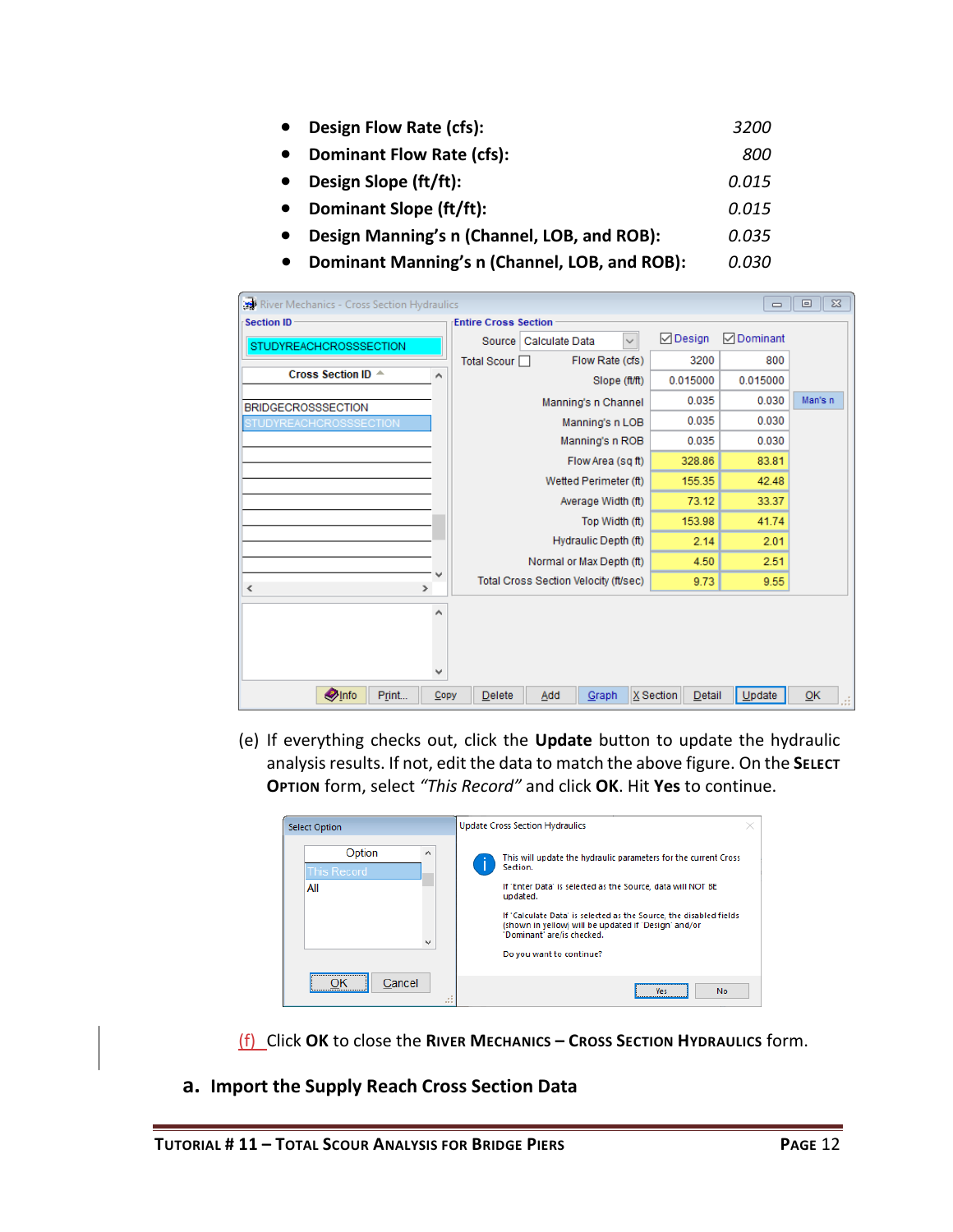- (a) To import the *"SUPPLYREACHCROSSSECTION"* dataset, open the **IMPORT CROSS SECTIONS FROM ANOTHER PROJECT** form **(River mechanics** ➔ **Import Cross Sections from Another Project**).
- (b) On the **IMPORT CROSS SECTIONS FROM ANOTHER PROJECT** form, use the data provided below. Click **Import** to import the cross section data into the project. Select **Yes** to continue and hit **OK** to close the form.
	- **Import Project Reference:** *PROJECTXSECTIONS*

• **Option:** *Specific Cross section*

• **Import Cross Section ID:** *SUPPLYREACHCROSSSECTION*

| Import Cross Sections From Another Project |                                               |
|--------------------------------------------|-----------------------------------------------|
| Import Project Reference                   | <b>PROJECTXSECTIONS</b>                       |
| Option                                     | <b>Specific Cross Section</b><br>$\checkmark$ |
| Import Cross Section ID                    | <b>SUPPLYREACHCROSSSECTION</b>                |
|                                            |                                               |
|                                            |                                               |
|                                            | Import<br>OK<br><b>D</b> Info                 |

(c) To check if the cross section data has been successfully imported, open the **NATURAL CROSS SECTIONS** form (**River Mechanics** ➔ **Cross Section Geometry**).

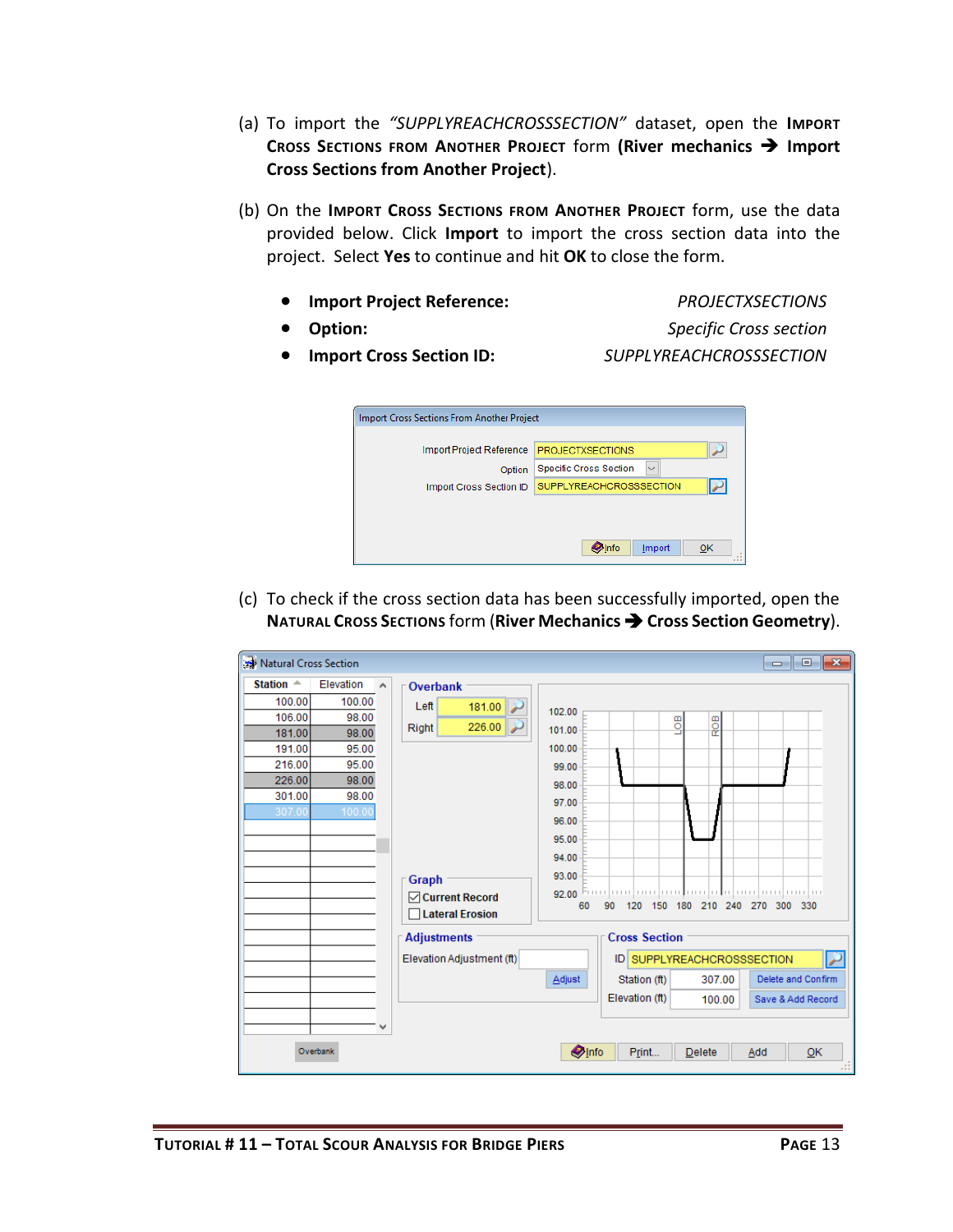Compare the geometric data on the **NATURAL CROSS SECTIONS** form against the tabulated data listed below. Make necessary data edits or adjustments on the form, if necessary. Click **OK** to close the form.

| <b>Station (X)</b> | Elevation (Y) | <b>Notes</b>              |
|--------------------|---------------|---------------------------|
| 100                | 100           |                           |
| 106                | 98            |                           |
| 181                | 98            | Left Bank Station         |
| 191                | 95            |                           |
| 216                | 95            |                           |
| 226                | 98            | <b>Right Bank Station</b> |
| 301                | 98            |                           |
| 307                | <i>100</i>    |                           |

(d) To check if the imported data has all the correct **Flow Rates (cfs)**, **Slopes (ft/ft)**, and **Manning's n (Channel, LOB, and ROB)** data, open the **CROSS SECTION HYDRAULICS** form (**River mechanics** ➔ **Cross Section Hydraulics**). To compare, make sure that the **Cross Section ID** is set to *"SUPPLYREACHCROSSSECTION".*

| <b>Cross Section ID:</b>                      | <b>SUPPLYREACHCROSSSECTION</b> |
|-----------------------------------------------|--------------------------------|
| Design Flow Rate (cfs):                       | <i>3200</i>                    |
| <b>Dominant Flow Rate (cfs):</b>              | 800                            |
| Design Slope (ft/ft):                         | <i>0.010</i>                   |
| Dominant Slope (ft/ft):                       | <i>0.010</i>                   |
| Design Manning's n (Channel, LOB, and ROB):   | 0.035                          |
| Dominant Manning's n (Channel, LOB, and ROB): | 0.030                          |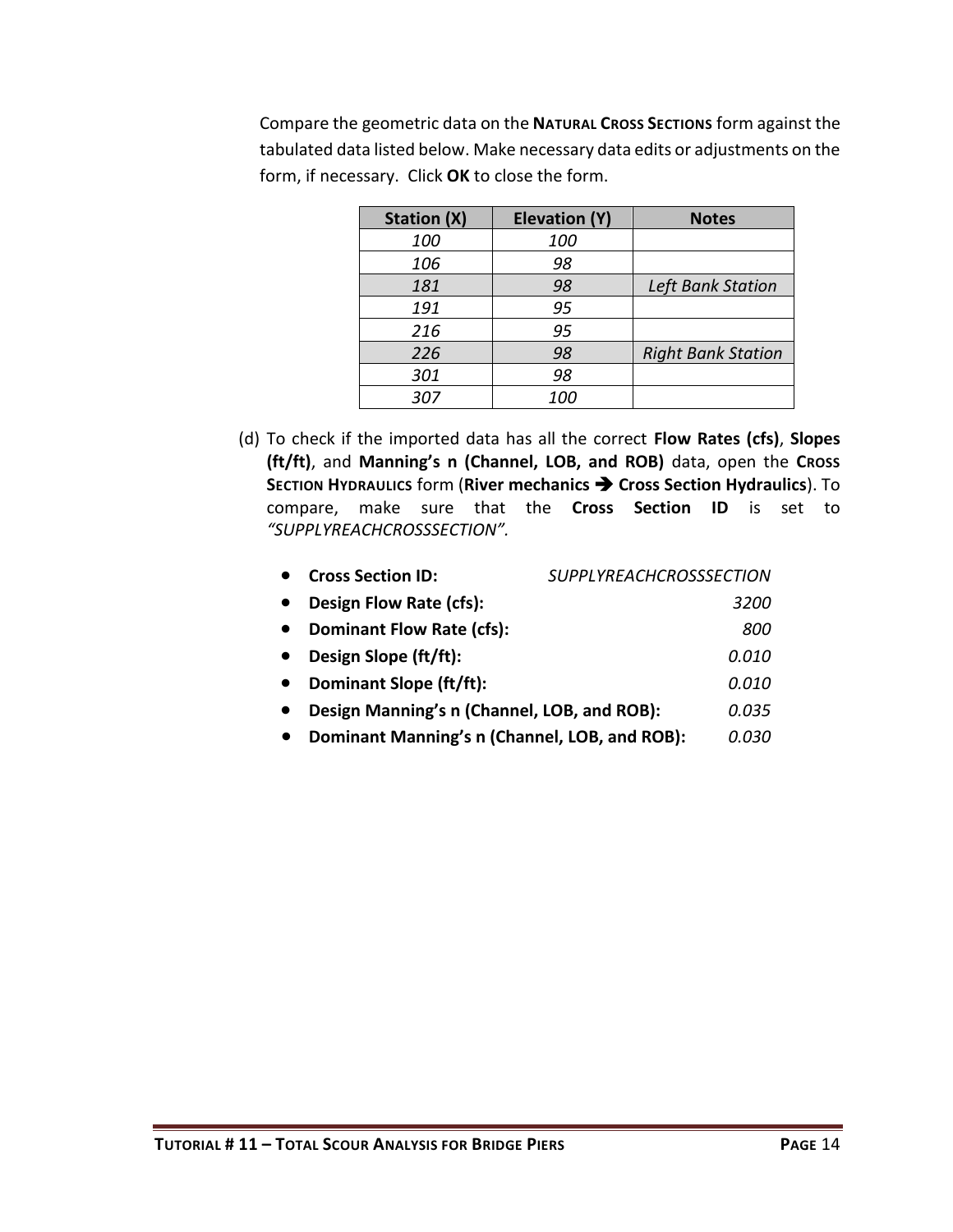| River Mechanics - Cross Section Hydraulics |        |                             |                                       |                          |              |                        | $\Box$            | $\Sigma$<br>回 |
|--------------------------------------------|--------|-----------------------------|---------------------------------------|--------------------------|--------------|------------------------|-------------------|---------------|
| <b>Section ID</b>                          |        | <b>Entire Cross Section</b> |                                       |                          |              |                        |                   |               |
| <b>SUPPLYREACHCROSSSECTION</b>             |        | Source                      | Calculate Data                        |                          | $\checkmark$ | $\triangledown$ Design | <b>∞</b> Dominant |               |
|                                            |        | Total Scour                 |                                       | Flow Rate (cfs)          |              | 3200                   | 800               |               |
| Cross Section ID $\triangle$               | A      |                             |                                       | Slope (ft/ft)            |              | 0.010000               | 0.010000          |               |
| <b>BRIDGECROSSSECTION</b>                  |        |                             |                                       | Manning's n Channel      |              | 0.030                  | 0.030             | Man's n       |
| <b>STUDYREACHCROSSSECTION</b>              |        |                             |                                       | Manning's n LOB          |              | 0.035                  | 0.030             |               |
| SUPPLYREACHCROSSSECTION                    |        |                             |                                       | Manning's n ROB          |              | 0.035                  | 0.030             |               |
|                                            |        |                             |                                       | Flow Area (sq ft)        |              | 392.70                 | 96.46             |               |
|                                            |        |                             |                                       | Wetted Perimeter (ft)    |              | 205.01                 | 44.54             |               |
|                                            |        |                             |                                       | Average Width (ft)       |              | 88.38                  | 34.36             |               |
|                                            |        |                             |                                       | Top Width (ft)           |              | 203.66                 | 43.72             |               |
|                                            |        |                             |                                       | Hydraulic Depth (ft)     |              | 1.93                   | 2.21              |               |
|                                            |        |                             |                                       | Normal or Max Depth (ft) |              | 4.44                   | 2.81              |               |
| $\rightarrow$<br>$\overline{\phantom{a}}$  |        |                             | Total Cross Section Velocity (ft/sec) |                          |              | 8.15                   | 8.29              |               |
|                                            | ۸<br>٧ |                             |                                       |                          |              |                        |                   |               |
| <b>Olnfo</b><br>Print                      | Copy   | Delete                      | Add                                   | Graph                    |              | X Section<br>Detail    | Update            | QK<br>ă       |

- (e) If everything checks out, click the **Update** button to update the hydraulic analysis results. If not, edit the data to match the above figure.
- (f) On the **SELECT OPTION** form, select *"This Record"* and click **OK**. Hit **Yes** to continue.



(g) Click OK to close the **RIVER MECHANICS – CROSS SECTION HYDRAULICS** form.

Creating the three cross sections and evaluating their respective hydraulics in **Step 2** are essential steps before proceeding to **Step 3** of this tutorial.

# **2.3 Step 3 - Calculate Total Scour**

<span id="page-16-0"></span>**a. Set up Total Scour Basic Data**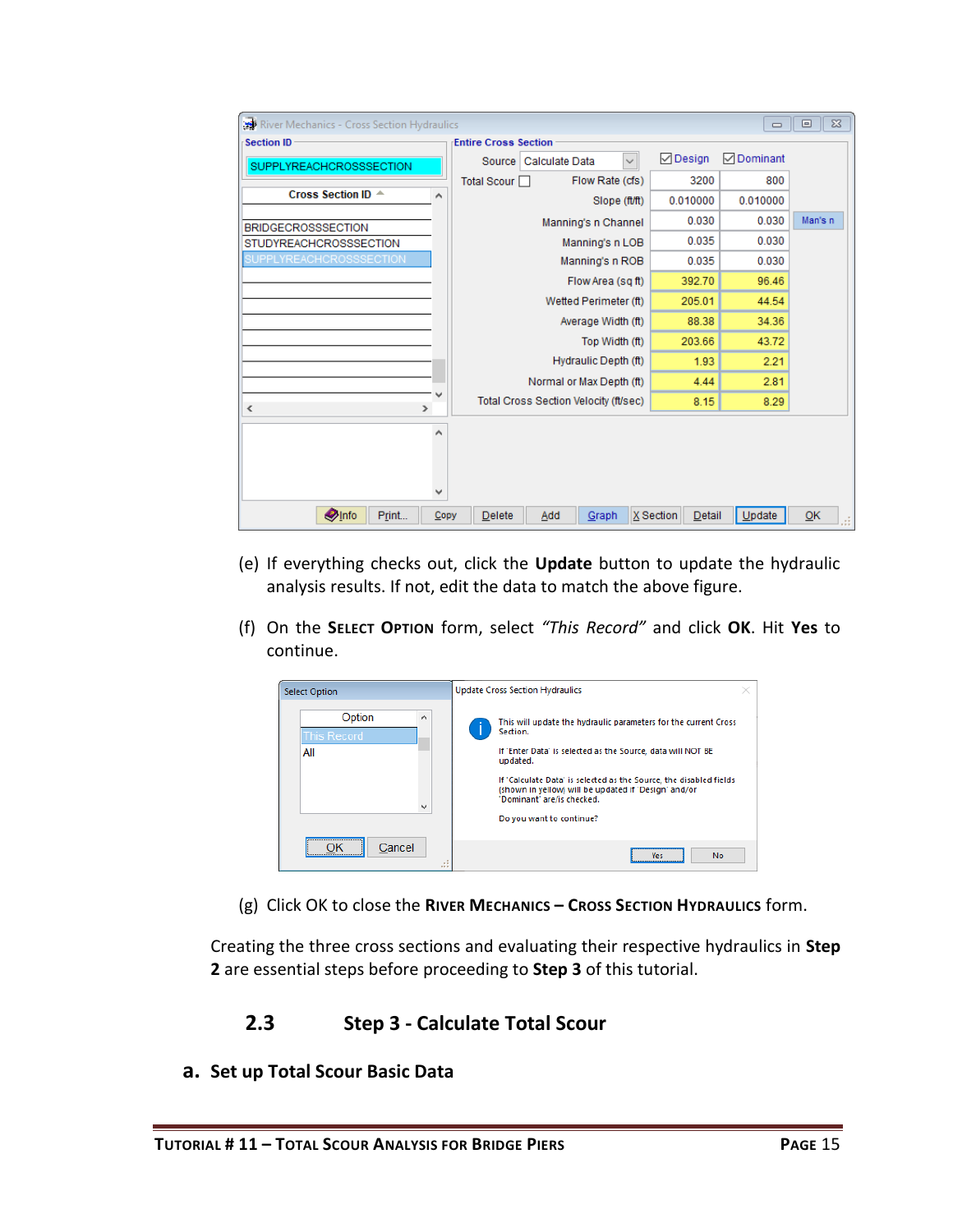(a) From the menu bar of main application window, click **River Mechanics** ➔ **Scour**, to open the **TOTAL SCOUR** form.

| File | Edit | River Mechanics Project Defaults Help |                                            |    |
|------|------|---------------------------------------|--------------------------------------------|----|
|      |      | Scour                                 |                                            |    |
|      |      |                                       | <b>Thalweg Elevation Comparison</b>        | lп |
|      |      | Riprap                                |                                            |    |
|      |      | Launchable Riprap                     |                                            |    |
|      |      | <b>Lateral Erosion</b>                |                                            |    |
|      |      | <b>Sediment Yield</b>                 |                                            | ▶  |
|      |      | <b>Cross Section Hydraulics</b>       |                                            |    |
|      |      | <b>Cross Section Geometry</b>         |                                            |    |
|      |      |                                       | Import Cross Sections from Another Project |    |
|      |      |                                       | Import Cross Sections from a CSV File      |    |
|      |      | Manning's Calculator                  |                                            |    |

| Total Scour - MB: 01 - ID:                                                                     |                            |                    |                  |                |                  |               |                   |                |  |
|------------------------------------------------------------------------------------------------|----------------------------|--------------------|------------------|----------------|------------------|---------------|-------------------|----------------|--|
| List                                                                                           | Long Term<br>Total         | General            | Local            | $B$ edform     |                  | Low Flow      |                   | Pier Influence |  |
|                                                                                                |                            |                    |                  |                |                  |               |                   |                |  |
| ID<br>$\Delta$                                                                                 | <b>Cross Section</b><br>ID | Long Term<br>Scour | General<br>Scour | Local<br>Scour | Bedform<br>Scour | Bend<br>Scour | Low Flow<br>Scour | Total<br>Scour |  |
|                                                                                                |                            |                    |                  |                |                  |               |                   |                |  |
|                                                                                                |                            |                    |                  |                |                  |               |                   |                |  |
|                                                                                                |                            |                    |                  |                |                  |               |                   |                |  |
|                                                                                                |                            |                    |                  |                |                  |               |                   |                |  |
|                                                                                                |                            |                    |                  |                |                  |               |                   |                |  |
|                                                                                                |                            |                    |                  |                |                  |               |                   |                |  |
|                                                                                                |                            |                    |                  |                |                  |               |                   |                |  |
|                                                                                                |                            |                    |                  |                |                  |               |                   |                |  |
|                                                                                                |                            |                    |                  |                |                  |               |                   |                |  |
|                                                                                                |                            |                    |                  |                |                  |               |                   |                |  |
|                                                                                                |                            |                    |                  |                |                  |               |                   |                |  |
|                                                                                                |                            |                    |                  |                |                  |               |                   |                |  |
|                                                                                                |                            |                    |                  |                |                  |               |                   |                |  |
| $\,<$                                                                                          |                            |                    |                  |                |                  |               |                   |                |  |
| $\bullet$ Help<br>$\sqrt{\ln 10}$<br>Print<br><b>MB</b><br>QK<br>Delete<br>Add<br>Update<br>WS |                            |                    |                  |                |                  |               |                   |                |  |

(b) Click the **Add** button to activate the necessary data entry fields.

- (c) Type "*PIERNO1*" into the **ID** textbox (this **ID** indicates that it is for Pier No.1).
- (d) Check the checkboxes **Long Term**, **General**, **Local**, and **Low Flow** (**Bed Form** is not computed because it will be part of pier local scour computation where the K3 factor, the *Bed Condition Factor*, will be used).
- (e) Click the browse button in the **Method** column across **Long Term** check box to launch long term scour method select menu.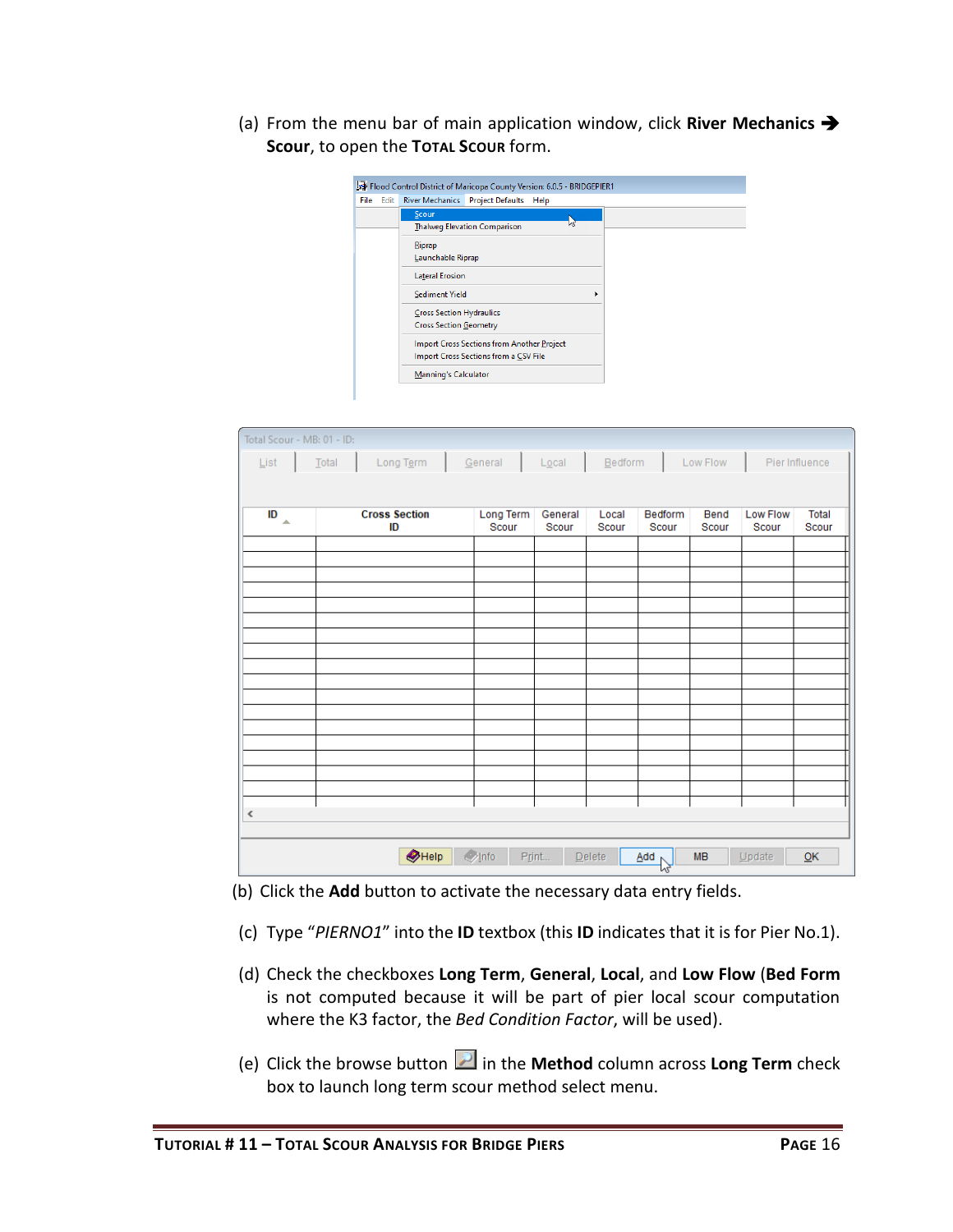| <b>Select Method</b>                      |
|-------------------------------------------|
|                                           |
| State Standard Level I                    |
| Equilibrium Slope for Sediment-Laden Flow |
| Equilibrium Slope for Clear Water Flow    |
| Fluvial-12                                |
| $HEC-6$                                   |
| HEC-6T                                    |
| <b>HEC-RAS</b>                            |
|                                           |
|                                           |
|                                           |
| Cancel                                    |
|                                           |

Select the "*Equilibrium Slope for Sediment-Laden Flow*" from the **SELECT METHOD** window, and click **OK** to close the **SELECT METHOD** window.

(f) Click the browse button **in the Method** column across **General** check box to launch general scour method select menu.

| <b>Select Method</b>                |
|-------------------------------------|
|                                     |
| Lacey                               |
| Neill and HEC-18                    |
| Neill and HEC-18 With Pressure Flow |
| Blench                              |
|                                     |
|                                     |
| Cancel<br>ОΚ                        |
|                                     |

- (g) Select the "*Neil and HEC-18*" from the **SELECT METHOD** window and click **OK** to close the **SELECT METHOD** window.
- (h) Click the browse button  $\Box$  in the **Method** column across **Local** check box to launch local scour method select menu.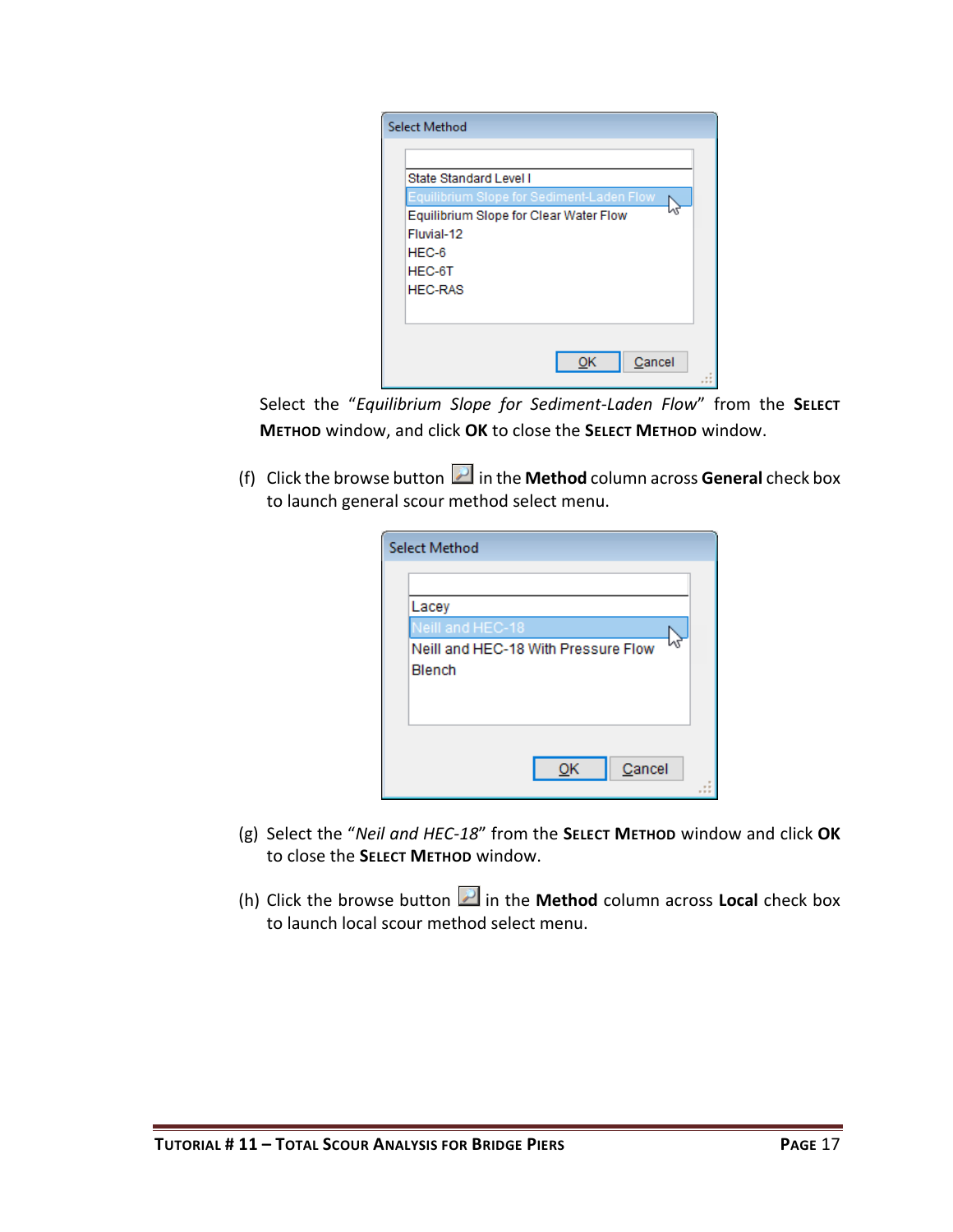| <b>Select Method</b>                           |
|------------------------------------------------|
|                                                |
| 'iers                                          |
| Abutments                                      |
| Abutments (HEC 18 - 2012)                      |
| <b>Culvert Outlet</b>                          |
| Guide Banks                                    |
| Guide Banks (HEC 18 - 2012)                    |
| Grade Control or Drop Structure - Schoklitsch  |
| Low Head Stilling Basin - Veronese             |
| Stilling Basin/End of Apron - Zimmerman/Maniak |
|                                                |
|                                                |
|                                                |
| Cancel                                         |
|                                                |

- (i) Select the "*Piers*" from the **SELECT METHOD** window and click **OK** to close the **SELECT METHOD** window.
- (j) Click the **Save** button to save the entered data. The **TOTAL SCOUR – MB: 01 – ID: PIERNO1** window shows up like following figure.

| Total Scour - MB: 01 - ID: PIERNO1                   |                                    |         |                                           |                     |                        |  |  |  |  |
|------------------------------------------------------|------------------------------------|---------|-------------------------------------------|---------------------|------------------------|--|--|--|--|
| Total<br>List                                        | Long Term<br>General               |         | Bedform<br>Local                          | Low Flow            | Pier Influence         |  |  |  |  |
| ID<br>₽<br>01<br>Major Basin ID<br><b>ID PIERNO1</b> |                                    |         |                                           |                     |                        |  |  |  |  |
| <b>Scour Depth</b>                                   |                                    | Custom  |                                           |                     |                        |  |  |  |  |
|                                                      | Include Calc<br><b>FS</b><br>Value | Calc FS | Method                                    |                     |                        |  |  |  |  |
| Long Term <a><br/>General<br/>☑</a>                  | 1.3<br>0.00<br>0.00<br>1.3<br>0.00 | П       | Equilibrium Slope for Sediment-Laden Flow |                     | ₽                      |  |  |  |  |
| Local<br>☑                                           | 0.00<br>0.00<br>1.3<br>0.00        | П<br>П  | Neill and HEC-18<br>Piers                 |                     | r<br>$\overline{\rho}$ |  |  |  |  |
| Bedform                                              |                                    |         |                                           |                     |                        |  |  |  |  |
| Low Flow<br>☑                                        | 0.00<br>1.3<br>0.00                | П       |                                           |                     |                        |  |  |  |  |
| Headcut $\Box$                                       |                                    |         |                                           |                     |                        |  |  |  |  |
| Tailcut                                              |                                    |         |                                           |                     | ۸                      |  |  |  |  |
| Total (ft)                                           |                                    |         |                                           |                     |                        |  |  |  |  |
| Pier Influence<br>П                                  |                                    |         |                                           |                     |                        |  |  |  |  |
|                                                      |                                    |         |                                           |                     | v                      |  |  |  |  |
|                                                      |                                    |         |                                           |                     |                        |  |  |  |  |
|                                                      |                                    |         |                                           |                     |                        |  |  |  |  |
|                                                      | $\bullet$ Help<br><b>O</b> Info    | Print   | Add<br>Delete                             | <b>MB</b><br>Update | OK                     |  |  |  |  |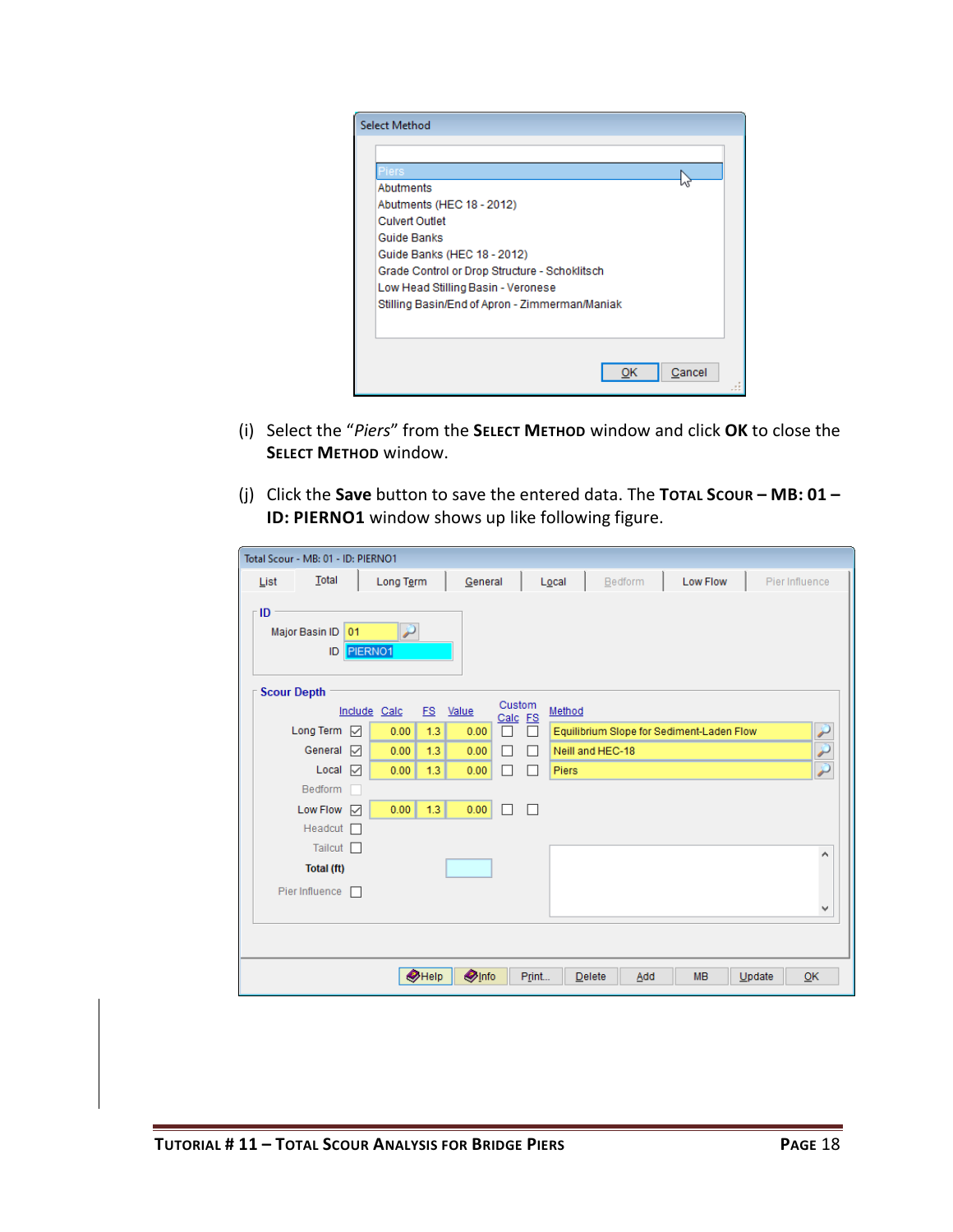#### **a. Calculate the Long Term Scour**

- (a) Click the **Long Term** tab.
- (b) Click browse **button beside the Study Reach Cross Section ID** to select the cross section **ID** "*STUDYREACHCROSSSECTION*", and click **OK** to close the **SELECT CROSS SECTION ID** window.
- (c) Click browse button beside the **Supply Reach Cross Section ID** to select the cross section **ID** "*SUPPLYREACHCROSSSECTION*", and click **OK** to close the **SELECT CROSS SECTION ID** window.
- (d) Enter the **D50 (mm)** values "*1.5"* and "*1.5"* for **Study** and **Supply**, respectively.
- (e) Enter the **D84 (mm)** values "*10"* and "*12"* for **Study** and **Supply**, respectively.
- (f) Enter the **D16 (mm)** values "*0.5"* and "*1.0"* for **Study** and **Supply**, respectively.
- (g) Enter "*800"* into **Length to Pivot Pt (ft)**.
- (h) Click the **Save** button to save the entered data.
- (i) Click the **Update** button to update the data.
- (j) Select "*This Record*" from the **SELECTION OPTION** window and click the **Yes** button on the **CALCULATE LONG TERM SCOUR** dialog box to proceed.



After the update, the result of the long term scour calculation shows in the following figure.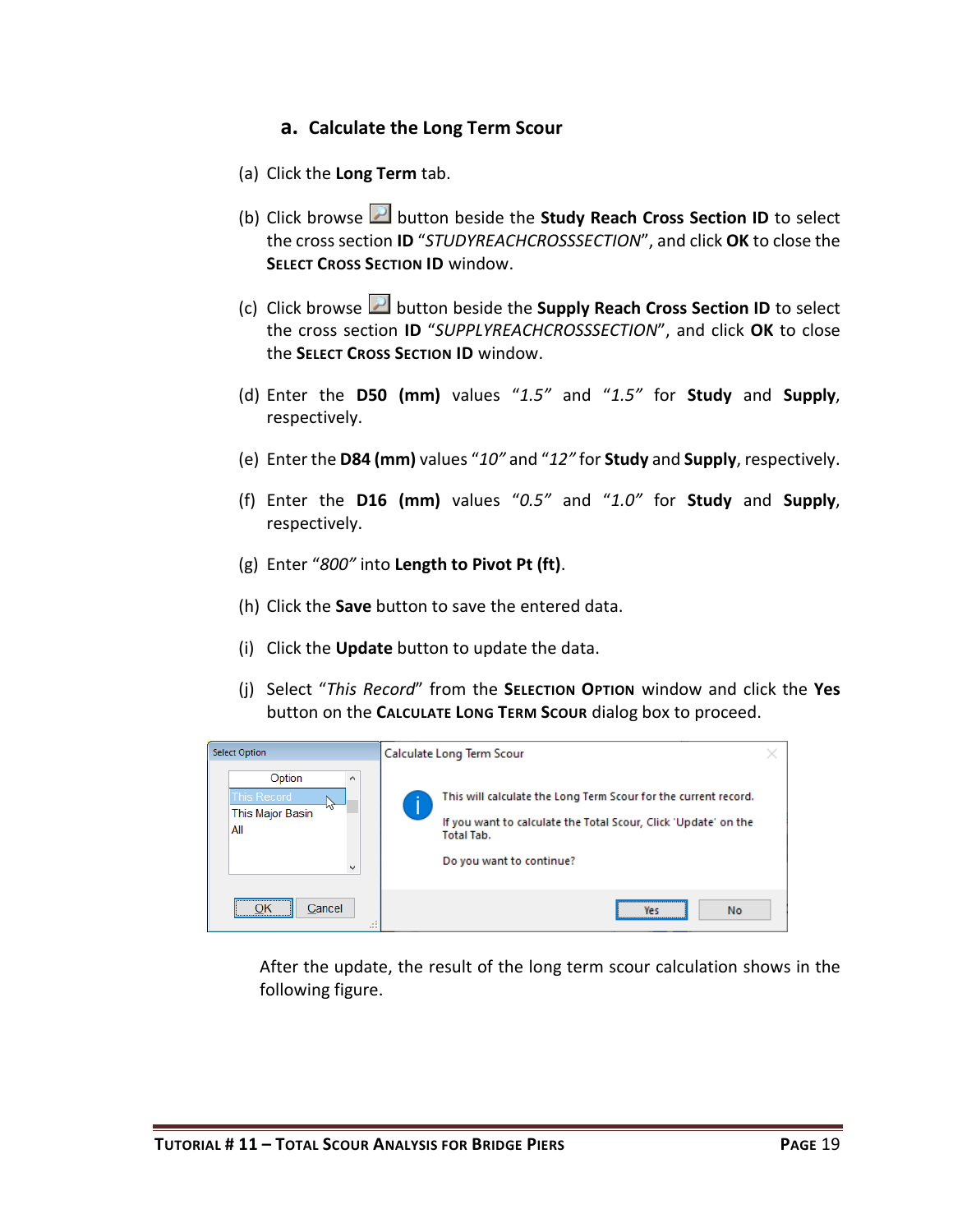| Total Scour - MB: 01 - ID: PIERNO1                              |                 |               |            |                              |           |        |                |  |  |
|-----------------------------------------------------------------|-----------------|---------------|------------|------------------------------|-----------|--------|----------------|--|--|
| List<br>Total                                                   | Long Term       | General       | Local      | Bedform                      | Low Flow  |        | Pier Influence |  |  |
| Equilibrium Slope Sediment-Laden (use Dominant flow rate)       |                 |               |            |                              |           |        |                |  |  |
| <b>STUDYREACHCROSSSECTION</b><br>Study Reach Cross Section ID   |                 |               |            |                              |           |        |                |  |  |
| <b>SUPPLYREACHCROSSSECTION</b><br>Supply Reach Cross Section ID |                 |               |            |                              |           |        |                |  |  |
| Supply<br>Study<br>Equilib<br>Supply<br>Study<br>Equilib        |                 |               |            |                              |           |        |                |  |  |
| Flow Rate (cfs)                                                 | 800             | 800           | 800        | <b>Gradation Coefficient</b> | 4.83      | 4.75   | 4.75           |  |  |
| Slope (ft/ft)                                                   | 0.010000        | 0.015000      | 0.01023000 | Total Bed Mat'l Q (cfs)      | 5.16      | 9.39   | 5.16           |  |  |
| Manning's n                                                     | 0.030           | 0.030         | 0.030      |                              |           |        |                |  |  |
| Wetted Area (sq ft)                                             | 96.46           | 83.81         | 95.70      | Scour Depth (ft)             | 3.82      |        |                |  |  |
| Hydraulic Depth (ft)                                            | 2.21            | 2.01          | 2.19       |                              |           |        |                |  |  |
| Normal or Max Depth (ft)                                        | 2.81            | 2.51          | 2.79       |                              |           |        |                |  |  |
| Average Width (ft)                                              | 34.36           | 33.37         | 33.37      |                              |           |        |                |  |  |
| Average Velocity (ft/s)                                         | 8.29            | 9.55          | 8.36       |                              |           |        |                |  |  |
| D50 (mm)                                                        | 1.500           | 1.500         |            |                              |           |        |                |  |  |
| D84 (mm)                                                        | 10.000          | 12.000        |            |                              |           |        |                |  |  |
| $D16$ (mm)                                                      | 0.500           | 1.000         |            |                              |           |        |                |  |  |
| Length to Pivot Pt (ft)                                         |                 | 800           |            |                              |           |        |                |  |  |
|                                                                 |                 |               |            |                              |           |        |                |  |  |
|                                                                 | $\bigcirc$ Help | <b>O</b> Info | Print      | Delete<br>Add                | <b>MB</b> | Update | OK             |  |  |

Calculate the General Scour

- (a) Click the **General** tab.
- (b) Click the browse **button beside the Bridge Section ID** textbox to open the **SELECT CROSS SECTION ID** window. Select the "*BRIDGECROSSSECTION*" and click **OK** to close the window.
- (c) Click the browse **button beside the Upstream Section ID** textbox to open the **SELECT CROSS SECTION ID** window. Select the "*STUDYREACHCROSSSECTION*" and click **OK** to close the window (Note: Upstream section is for the area upstream of the bridge contraction. It can be generally represented by the study reach cross-section. The supply reach cross-section is not used as the upstream section because it is upstream of the study reach and is generally far away upstream from the bridge).
- (d) Click the browse  $\mathbb{Z}$  button beside the **Exponent m** textbox to open the **SELECT EXPONENT** window. Select the "*Coarse Gravel*", and click **OK** to close the window.
- (e) Click the browse button beside the **Bend Factor, Z** textbox to open the **SELECT FACTOR** window. Select the "*Moderate Bend*" bend factor and click **OK** to close the window.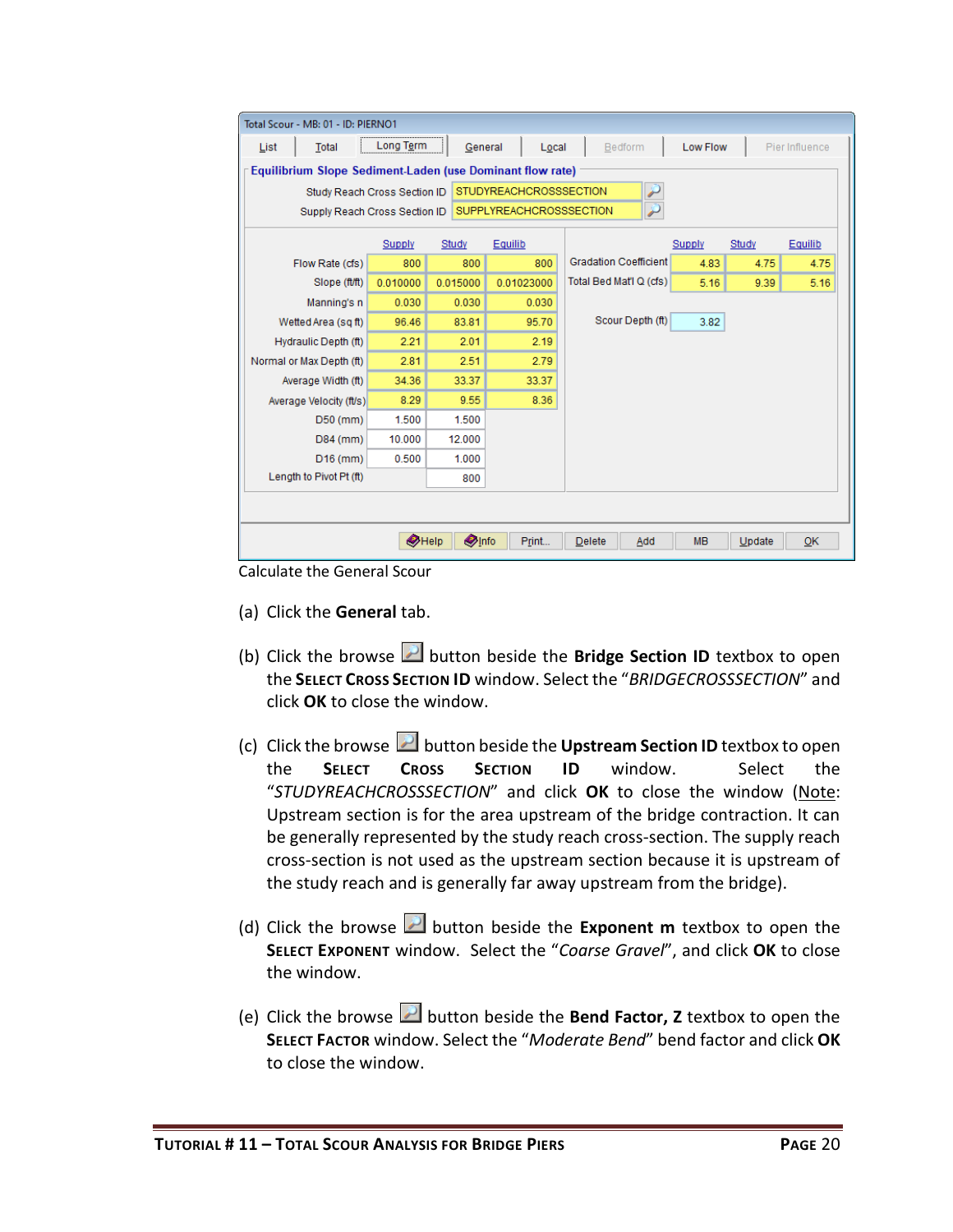(f) Click the browse  $\blacksquare$  button beside the **Water Temp (C)** textbox to open the **SELECT TEMPERATURE** window. Select the "*20 Degrees Centigrade*" and click **OK** to close the window.

| <b>Select Exponent</b>     | <b>Select Factor</b>                                | Select Temperature                                                           |  |  |
|----------------------------|-----------------------------------------------------|------------------------------------------------------------------------------|--|--|
| Sand<br>Coarse Gravel<br>M | Straight Reach<br>Moderate Bend<br>M<br>Severe Bend | 0 Degrees Centigrade<br>20 Degrees Centigrade<br>И٢<br>40 Degrees Centigrade |  |  |
| Cancel<br>OK<br>ШI         | Cancel<br>OK<br>1.11                                | Cancel<br>QK<br>цź,                                                          |  |  |

- (g) **D50 (mm)**: Use the default value of "*1.5"* in the textbox (the default value is from the D50 value entered in study reach under Long Term scour menu for **Supply**). Or enter a value directly in this box. (Note: if a different value is entered here, the D50 value in Long Term for **Supply** will be changed).
- (h) Enter "*45"* into the **Bend Angle (Degrees)** textbox
- (i) Click the **Save** button to save the entered data.
- (j) Click the **Update** button on the **General** tab to update the data.
- (k) Select "*This Record*" from the **SELECTION OPTION** window and click the **Yes** button on the **CALCULATE GENERAL SCOUR** dialog box to proceed.

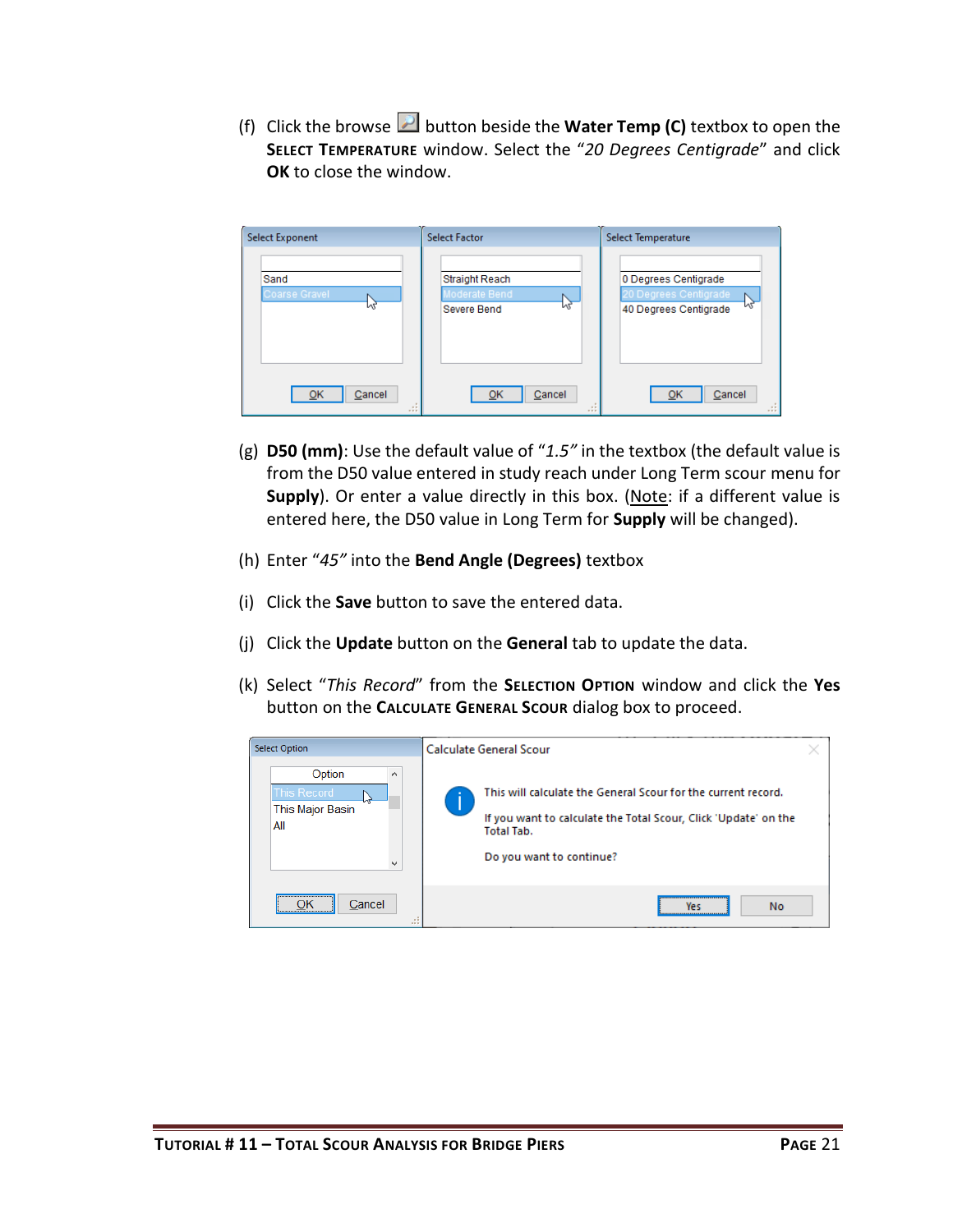

The following figure shows what the window looks like after the data entry.

#### **a. Calculate the Local Scour**

- <span id="page-23-0"></span>(a) Click the **Local** tab.
- (b) Click the browse button **b** beside the **Bridge Section ID** textbox to open the **SELECT CROSS SECTION ID** widow. Select the "*BRIDGECROSSSECTION*" and click the **OK** button to close the window.
- (c) Enter "*2.5"* into the **Pier Width, (ft)** textbox.
- (d) Enter "*60"* into the **Pier Length, L (ft)** textbox.
- (e) Enter "*30"* into the **Angle of Attack (Degree)** textbox.
- (f) Enter "*1.5"* into the **D50 (mm)** textbox.
- (g) Enter "*20.0"* into the **D95 (mm)** textbox.
- (h) Click the browse button  $\Box$  beside the **Nose Shape Factor, K1** textbox to open the **NOSE SHAPE** window. Select "*Round Nose*" item, and click **OK** button to close it.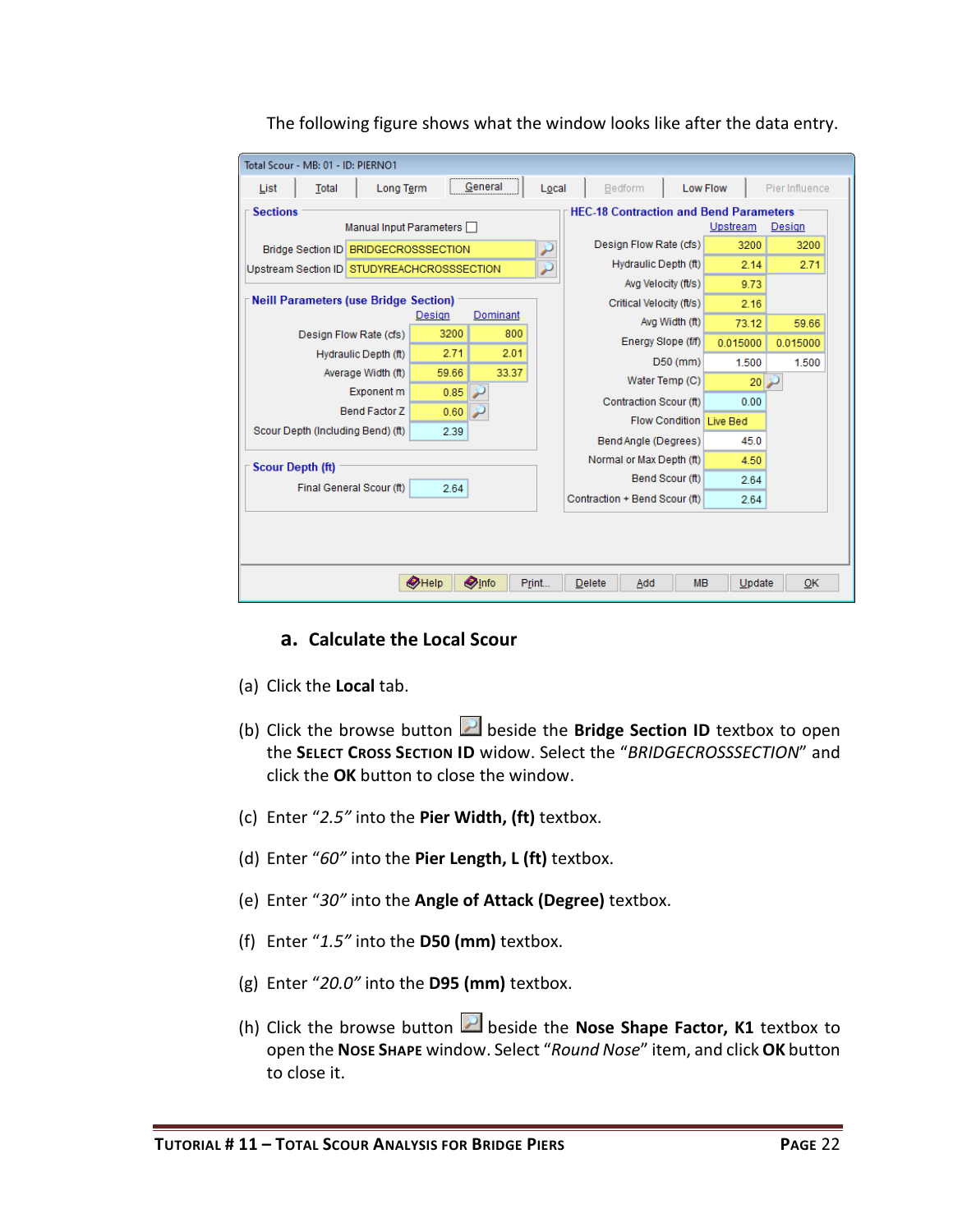- (i) Click the browse button **b**eside the **Bed Condition Factor, K3** textbox to open the **BED CONDITION** window. Select "*Medium Dunes*" item and click **OK** button to close the window.
- (j) Click the **Save** button to save the entered data.
- (k) Click the **Update** button to update the data.
- (l) Select "*This Record*" from the **SELECTION OPTION** window and click **Yes** from the confirmation message to proceed.

After the update the window looks like what is shown in the following figure.

|      | Total Scour - MB: 01 - ID: PIERNO1       |          |                           |              |                            |        |         |     |                     |        |                |
|------|------------------------------------------|----------|---------------------------|--------------|----------------------------|--------|---------|-----|---------------------|--------|----------------|
| List | Total                                    |          | Long Term                 | General      | Local                      |        | Bedform |     | Low Flow            |        | Pier Influence |
|      | Pier Design Parameters (use Design flow) |          |                           |              |                            |        |         |     |                     |        |                |
|      | Manual Input Parameters                  |          |                           |              |                            |        |         |     |                     |        |                |
|      | <b>Bridge Section ID</b>                 |          | <b>BRIDGECROSSSECTION</b> |              |                            | ₽      |         |     |                     |        |                |
|      | Normal or Max Depth (ft)                 |          | 4.81                      |              | <b>Froude Number</b>       |        | 0.90    |     |                     |        |                |
|      | Average Velocity (ft/sec)                |          | 11.14                     |              | Nose Shape Factor, K1      |        | 1.0     |     | Round Nose          |        |                |
|      | Pier Width, a (ft)                       |          | 2.50                      |              | Angle of Attack Factor, K2 |        | 3.50    |     |                     |        |                |
|      | Pier Length, L (ft)                      |          | 60.00                     |              | Bed Condition Factor, K3   |        | 1.2     |     | <b>Medium Dunes</b> |        |                |
|      | Angle of Attack (Degrees)                |          | 30.00                     |              | Armoring Factor, K4        |        | 1.00    |     |                     |        |                |
|      |                                          | D50 (mm) | 1.500                     |              | Scour Depth (ft)           |        | 25.16   |     |                     |        |                |
|      |                                          | D95 (mm) | 20,000                    |              |                            |        |         |     |                     |        |                |
|      |                                          |          |                           |              |                            |        |         |     |                     |        |                |
|      |                                          |          |                           |              |                            |        |         |     |                     |        |                |
|      |                                          |          |                           |              |                            |        |         |     |                     |        |                |
|      |                                          |          |                           |              |                            |        |         |     |                     |        |                |
|      |                                          |          |                           |              |                            |        |         |     |                     |        |                |
|      |                                          |          |                           |              |                            |        |         |     |                     |        |                |
|      |                                          |          |                           |              |                            |        |         |     |                     |        |                |
|      |                                          |          | $\bullet$ Help            | <b>Olnfo</b> | Print                      | Delete |         | Add | <b>MB</b>           | Update | OK             |

#### **b. Calculate the Low Flow Scour**

<span id="page-24-0"></span>On the **TOTAL SCOUR** form, select the **Low Flow** tab. The following figure shows what the window looks like before data entry.

- (a) Enter "*100"* into the **Low Flow Rate (cfs)** textbox.
- (b) Click browse **button beside the Channel Material** to select the channel material data. Choose *"Medium Sand"* and click **OK** to exit the **SELECT CHANNEL MATERIAL** window.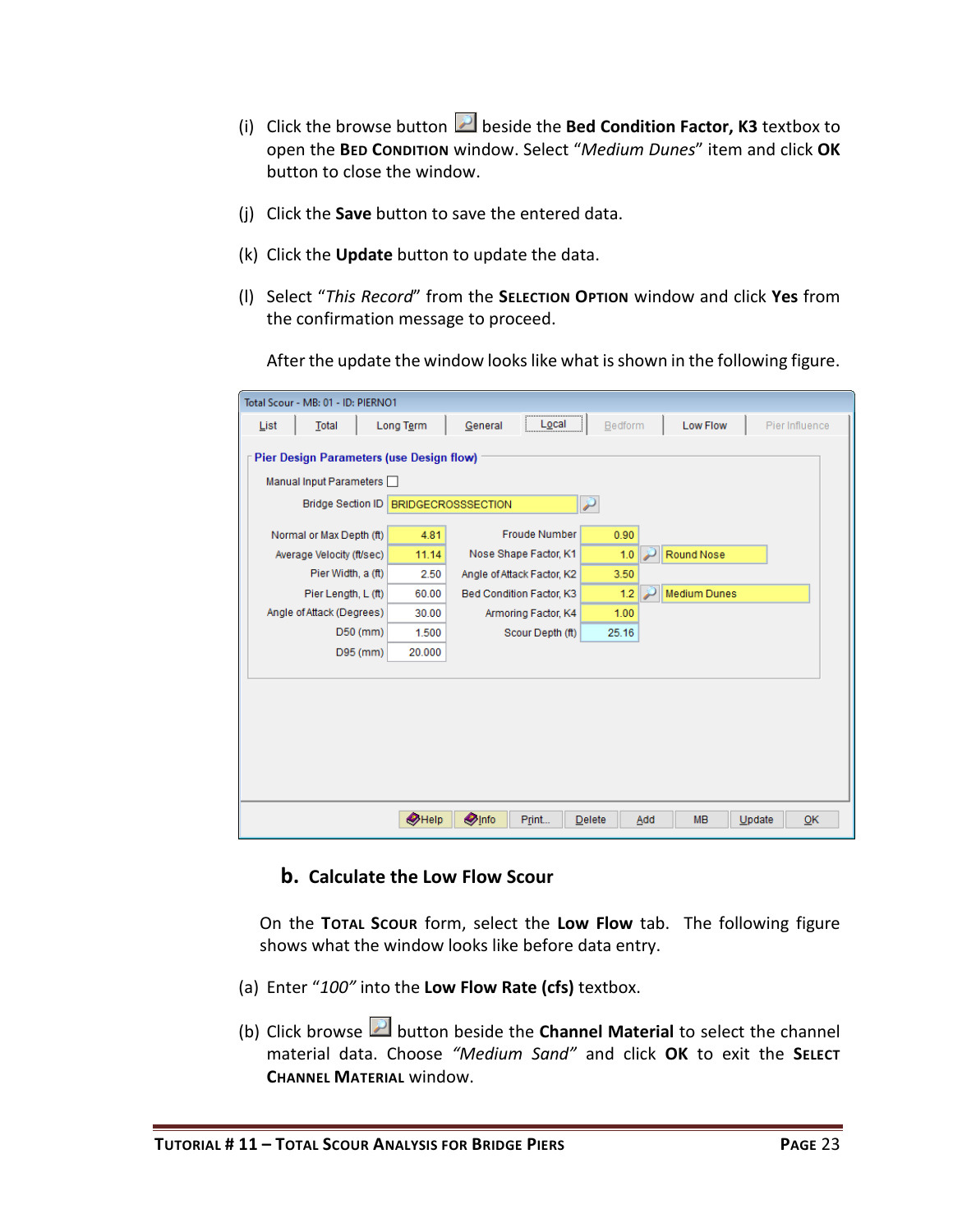- (c) Click the **Save** button to save the data just entered.
- (d) Click the **Update** button and select "*This Major Basin*" from the **SELECTION OPTION** window. Click **Yes** to continue.

| <b>Select Option</b>                                                         | <b>Calculate Low Flow Scour</b>                                                                                                                                                                           |  |  |  |
|------------------------------------------------------------------------------|-----------------------------------------------------------------------------------------------------------------------------------------------------------------------------------------------------------|--|--|--|
| Option<br>Α<br><b>This Record</b><br>This Major Basin<br>All<br>$\checkmark$ | This will calculate the Low Flow Scour for all records in the<br>current Major Basin.<br>If you want to calculate the Total Scour, Click 'Update' on the<br><b>Total Tab.</b><br>Do you want to continue? |  |  |  |
| OK<br>Cancel<br>$\mathbf{r}$<br>1111                                         | <b>No</b><br><b>Yes</b>                                                                                                                                                                                   |  |  |  |

After the update the final result of the low flow scour calculation result shows in the following figure

| Total Scour - MB: 01 - ID: PIERNO1                                                          |
|---------------------------------------------------------------------------------------------|
| Low Flow<br>Total<br>Long Term<br>General<br>Bedform<br>$L_0$ cal<br>Pier Influence<br>List |
|                                                                                             |
|                                                                                             |
| <b>Low Flow Parameters</b>                                                                  |
| Low Flow Rate (cfs)<br>100                                                                  |
| <b>Channel Material</b><br>$\overline{\nu}$<br><b>Medium Sand</b>                           |
| 2.50<br>Low Flow Incisement (ft)                                                            |
| Graph                                                                                       |
|                                                                                             |
|                                                                                             |
|                                                                                             |
|                                                                                             |
|                                                                                             |
|                                                                                             |
|                                                                                             |
|                                                                                             |
|                                                                                             |
|                                                                                             |
| $\bullet$ Help<br><b>O</b> Info<br>Print<br>$D$ elete<br>Add<br><b>MB</b><br>Update<br>QK   |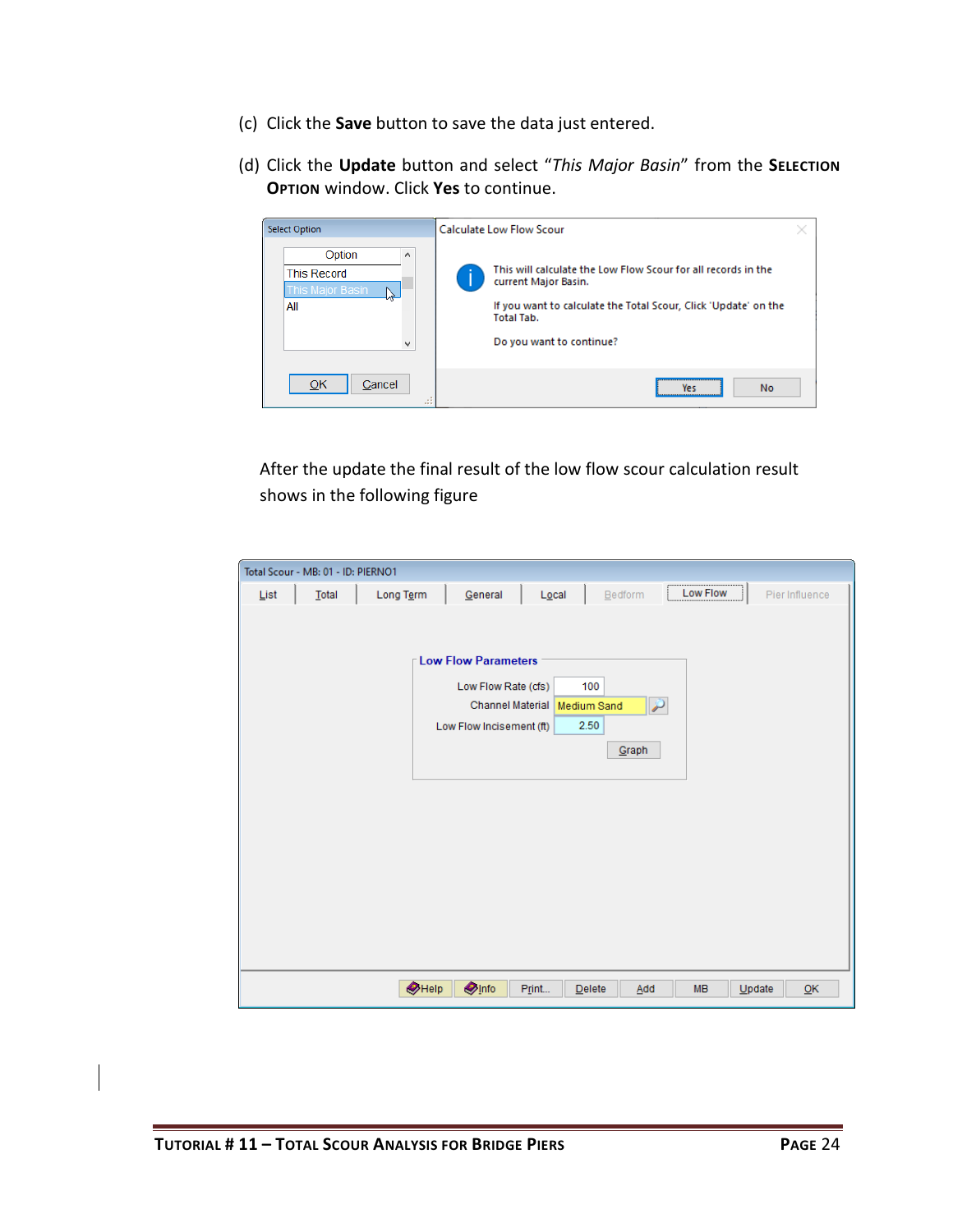#### **c. Calculate the Total Scour**

- <span id="page-26-0"></span>(a) Click the **Update** button to compute the total scour and individual scour components.
- (b) Select "*This Record*" from the **SELECTION OPTION** window to proceed.

After the update the window, the total scour results and individual scour components are displayed as shown in the following figure.

| Total Scour - MB: 01 - ID: PIERNO1                      |                                    |                                    |                                           |                 |                |  |  |  |  |
|---------------------------------------------------------|------------------------------------|------------------------------------|-------------------------------------------|-----------------|----------------|--|--|--|--|
| $Total$<br>List                                         | Long Term                          | General                            | Local<br>Bedform                          | <b>Low Flow</b> | Pier Influence |  |  |  |  |
| ID<br>₽<br>01<br>Major Basin ID<br><b>PIERNO1</b><br>ID |                                    |                                    |                                           |                 |                |  |  |  |  |
| <b>Scour Depth</b>                                      | Value<br>Include Calc<br><b>FS</b> | Custom                             | Method                                    |                 |                |  |  |  |  |
| Long Term <a></a>                                       | 3.82<br>1.3<br>4.97                | Calc FS<br>п<br>H                  | Equilibrium Slope for Sediment-Laden Flow |                 |                |  |  |  |  |
| General<br>☑                                            | 2.64<br>1.3<br>3.43                | $\Box$<br>$\overline{\phantom{a}}$ | Neill and HEC-18                          |                 |                |  |  |  |  |
| Local<br>☑                                              | 1.3<br>25.16<br>32.71              | П<br>H                             | <b>Piers</b>                              |                 | لئو            |  |  |  |  |
| Bedform                                                 |                                    |                                    |                                           |                 |                |  |  |  |  |
| Low Flow<br>☑                                           | 1.3<br>2.50<br>3.25                | П<br>П                             |                                           |                 |                |  |  |  |  |
| Headcut $\Box$                                          |                                    |                                    |                                           |                 |                |  |  |  |  |
| Tailcut<br>H                                            |                                    |                                    |                                           |                 | ۸              |  |  |  |  |
| Total (ft)                                              | 44.36                              |                                    |                                           |                 |                |  |  |  |  |
| Pier Influence<br>П                                     |                                    |                                    |                                           |                 |                |  |  |  |  |
|                                                         |                                    |                                    |                                           |                 | v              |  |  |  |  |
|                                                         |                                    |                                    |                                           |                 |                |  |  |  |  |
|                                                         | Help<br><b>O</b> Info              | Print                              | Delete<br>Add                             | <b>MB</b>       | Update<br>QK   |  |  |  |  |

# <span id="page-26-1"></span>**2.4 Step 4 - Report and Document the Results**

In this section, the instruction will be given on how to view, print, and export the calculation results of the total scour.

The total scour is the sum of the long term scour, general scour, local scour, bedform scour and low flow scour. In this tutorial, these scour components are covered.

(a) To view the results on the screen, click the **Print…** button on the **TOTAL SCOUR – MB: 01 – ID: PIERNO1** window, a report will be generated as is shown in the following figure.